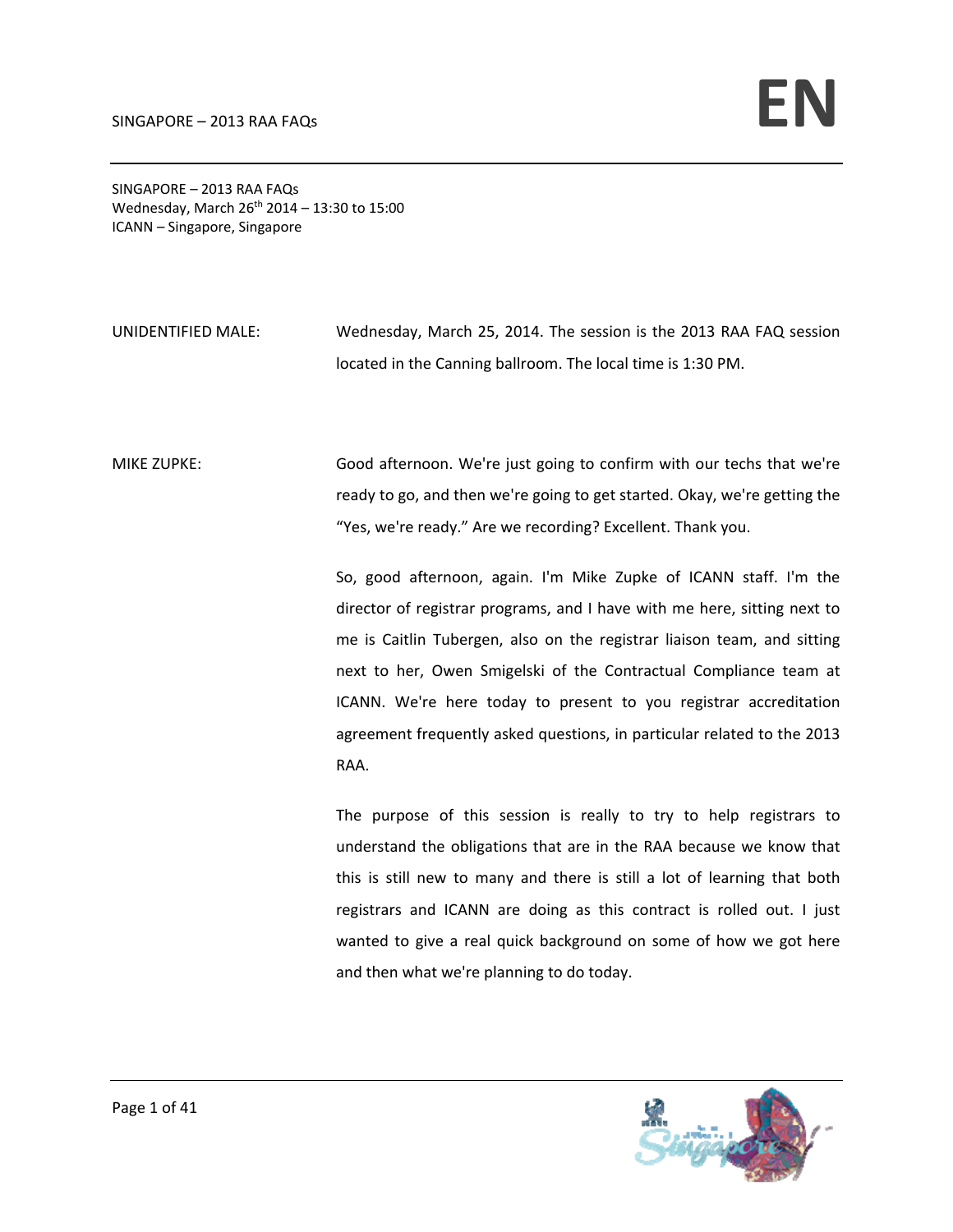The 2013 RAA was approved by the ICANN board in June 2013, and then we've had registrars coming on board ever since then. I think we're somewhere in the neighborhood of around 33% of registrars are currently on this new form of RAA. That represents something like 83% of the generic domain name space. There's been pretty good up‐take in terms of adoption of the new accreditation agreement.

As part of our rolling out the new RAA, both registrars and members of the community said to ICANN, "We think there needs to be a really strong, proactive outreach initiative so that those who are under these new obligations will actually understand them.

So last year, ICANN staff and a handful of registrar volunteers, we created a bit of a roadshow. We started in Los Angeles, and we did a two‐day session that was webcast for registrars on all of what we that were the most complicated aspects of the new agreement. We did this again in Jiangmen, China, and then again in Berlin. And then, finally, we did one in Buenos Aires.

## [audio break]

Queue called RAA questions at ICANN.org, which is really intended for registrars to be able to ask questions about the new agreement. So what happens, generally, is the registrar questions that come to that address are primarily fielded by Caitlin and Owen. When there are questions where we don't know the answer, we'll occasionally bring in the legal team to give us some guidance. We do our best to try to be responsive to these questions from registrars. We're aware that there's occasionally areas where it's not perfectly clear.

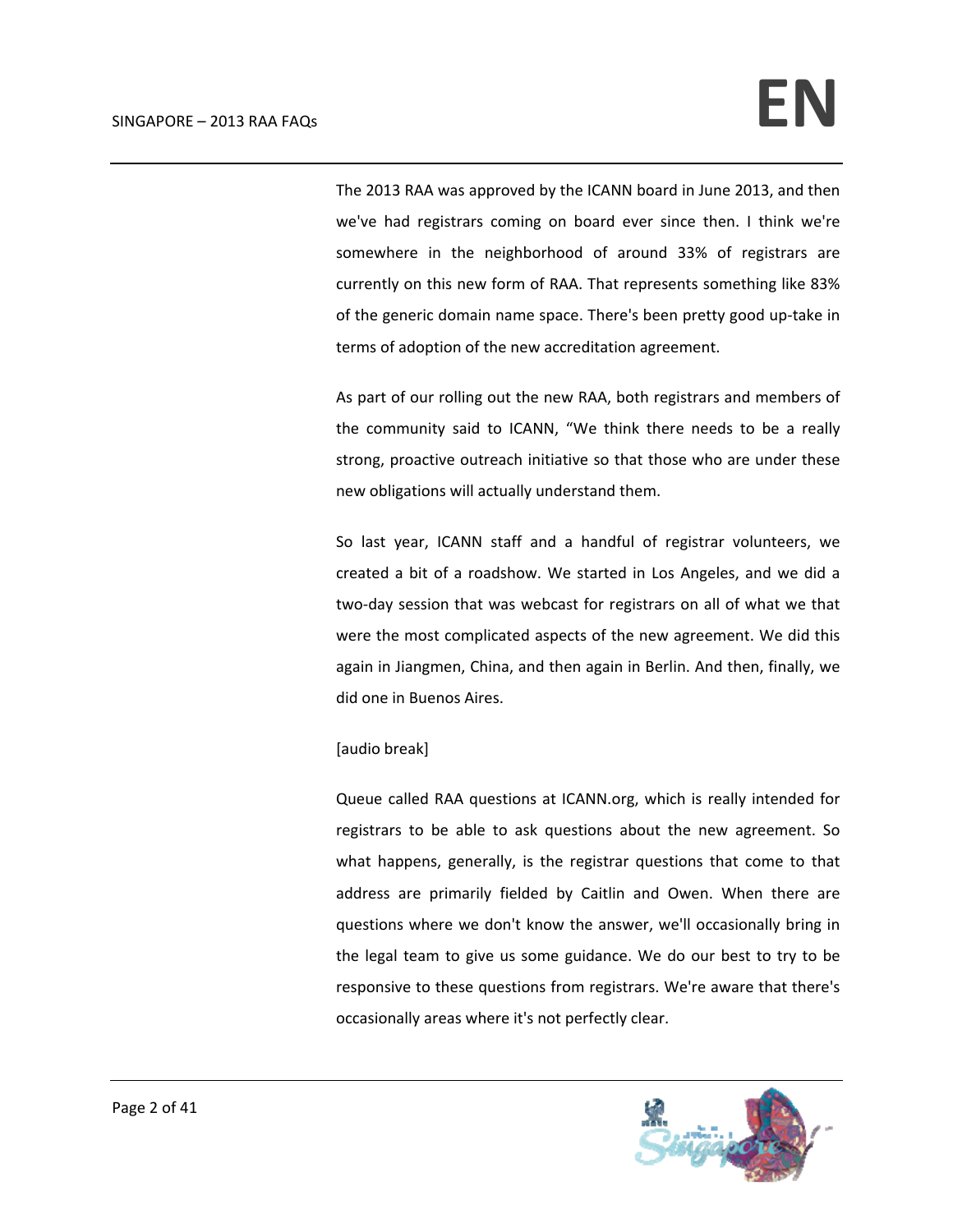Today, we've taken some of the most frequently asked questions through that ticketing queue and through some of the webinars that we've done, and we'll try and present those to you. We'll give a brief presentation on that, and then we'll open up the floor to questions and answers.

With just one further little bit of housekeeping, we've got remote participation, so people who are not in the room but have questions, feel free to ask them online. I think the schedule reflects that this is a 90-minute session, but we've actually planned for a 60-minute session, so just please be aware that we'll end not at the top of the hour, but half past the hour. So without further ado, I would like to hand it over to my colleague, Caitlin.

CAITLIN TUBERGEN: Thank you, Mike, and good afternoon, everyone, good morning and good evening to our remote participants. My name is Caitlin Tubergen, and I am the Registrar Relations and Contracts Manager here at ICANN.

> I wanted to begin with an agenda of some of the topics we'll be covering in today's session. We'll start with a couple of 2013 RAA statistics, followed by how to request the 2013 RAA and the process time associated with that. Next, we'll talk about some of the new website hosting requirements, followed by the Whois Accuracy Program Specification and then the Registrar Data Directory Services Specification, also known as the Whois Specification.

> We'll then talk a little bit about dealings with resellers under the 2013 RAA, and then also the expedited transfer of accreditation mechanism

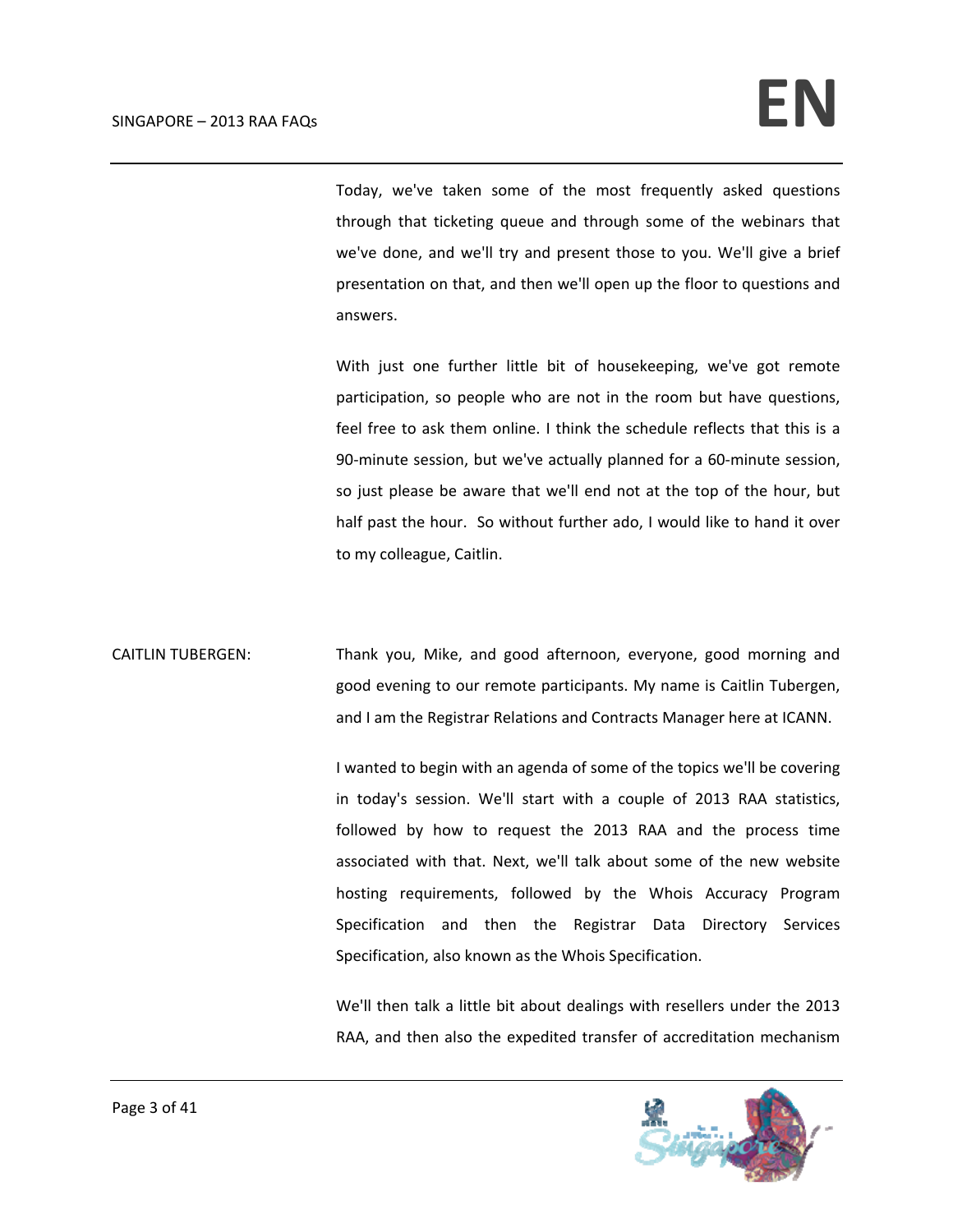to wholly‐owned subsidiaries. And then lastly, I will be handing it over to Owen Smigelski from our compliance department, and he will talk about some of the common compliance issues associated with the 2013 RAA.

The following slide has some of graphics on it that represent the amount of registrars that have adopted the 2013 RAA. As you can see on your left, approximately 33% of registrars have adopted the 2013 RAA and also, as of last week, there are no longer any registrars under the 2001 RAA. These statistics are as of last Friday, by the way. As you can see on the right, approximately 83% of domain names under management are now under the 2013 RAA. That's a good statistic.

One of the most frequently asked questions we get is how to adopt the 2013 RAA early. If you visit our website where the 2013 agreement is, there is a form, an early adoption form, which you can complete and submit to ICANN pursuant to the instructions on the form. When ICANN receives the form, we'll acknowledge receipt and proceed to run a preliminary compliance check on the registrar. The registrar should allow for between 7 and 14 days for that compliance check.

Assuming everything checks out, ICANN will send the Registrar Information Specification to the registrar, which is a document in the agreement that essentially has some questions that the registrar needs to fill out and provide to ICANN. Many of the data elements are similar to what the registrar would provide when it initially applied for accreditation.

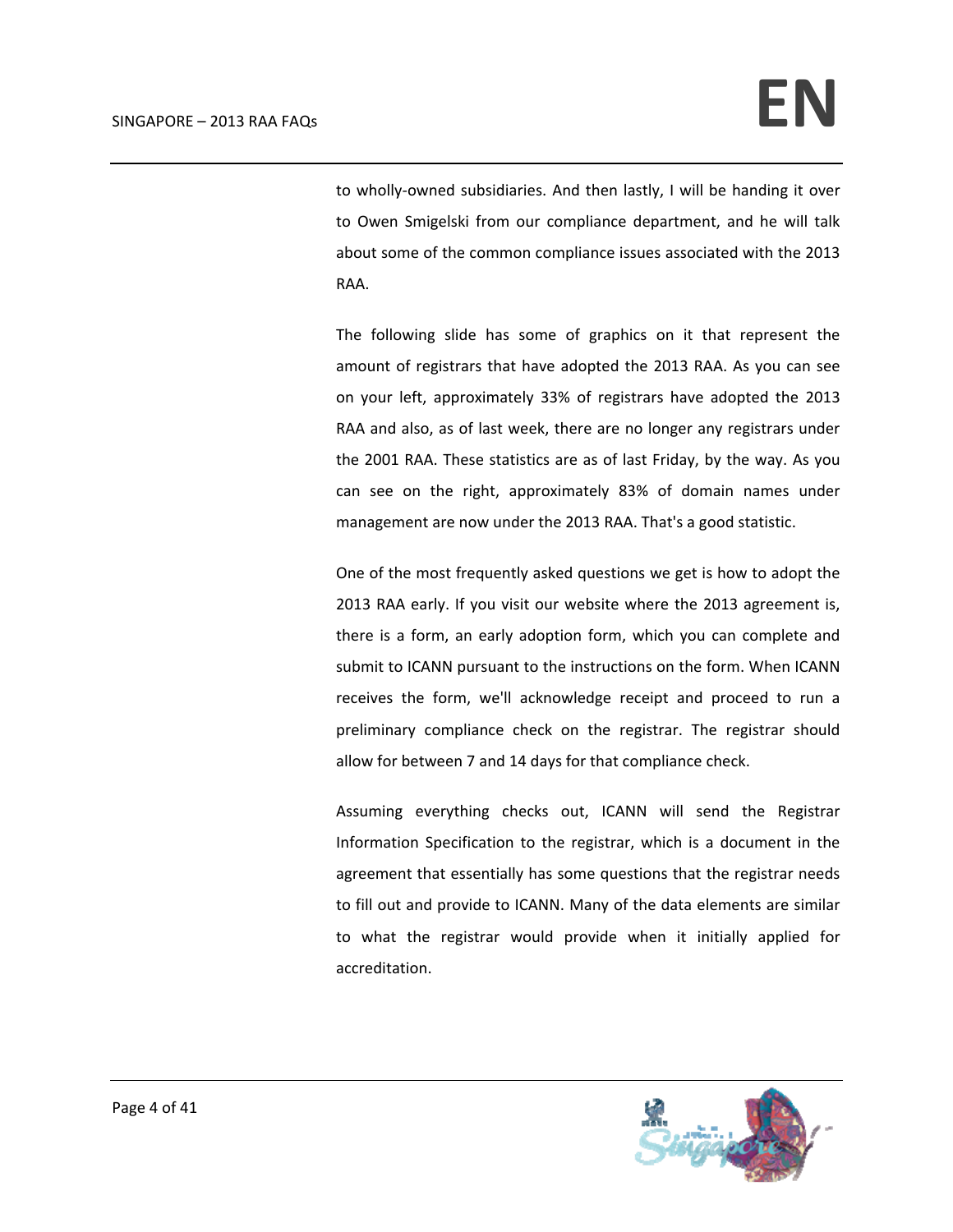Then ICANN will send the 2013 agreement to the registrar via DocuSign, which is an online signing tool. If the registrar instead would prefer a hard copy of the agreement, there are instructions on how to request that when you receive the agreement.

Now, I'll talk a little bit about requirements for registrars websites. Section 3.7.10 of the RAA requires that registrars provide a link to the Benefits and Responsibilities Specification. A link has been provided on this slide. Also, section 3.16 of the 2013 RAA requires registrars to provide a link to registrant educational information and, similarly, a link has been provided on this slide.

Just a couple of notes about those links: the links should be either on the registrar's homepage or one or two clicks away from the registrar's homepage. This shouldn't be something that someone trying to find this information has to click 14 links to receive.

This slide represents some of the elements of the Registrar Information Specification that need to be posted to registrar's websites. When you look at the Registrar Information Specification, there are a couple of elements that are marked with an asterisk. Those need to be published on the registrar's homepage. I've included those up on the slide.

I just wanted to make a note about item 17, which is the full name, contact information, and position of all officers of the registrar. What needs to be posted on the website is the full name and position of the officers. The contact information does not need to be on the registrar's homepage.

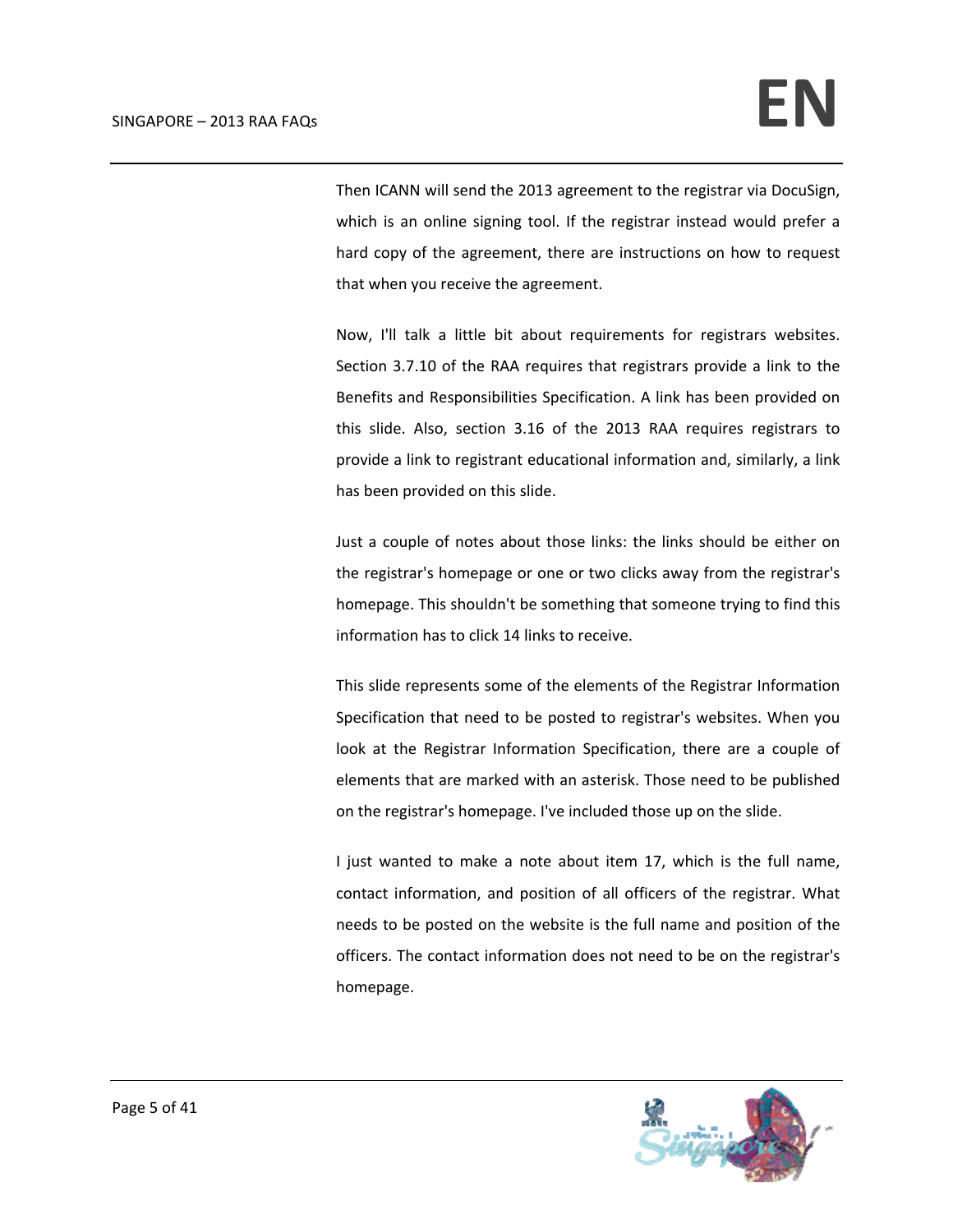Lastly, section 3.18 of the agreement talks about abuse contact postings. Section 3.18.1 provides that registrars need to publish an e‐ mail address to receive abuse reports. I wanted to make note about that: that does need to be an actual e‐mail address. A Contact Us form is not compliant with the agreement.

Section 3.18.3 provides that registrars need to provide a description of the registrar's procedures for the handling, tracking, and receipt of abuse reports.

Next, we'll just talk a little bit about Whois Accuracy and the Registrar Data Directory Services Specification. The Whois Accuracy Specification is required for all gTLDs, as of the first of January of this year. I wanted to emphasis that is for all gTLDs. I've gotten a couple of questions about some registrars thinking that it's different between legacy gTLDs and new gTLDs, but it is required as of the first of January for all gTLDs.

The Whois Accuracy Specification requires the validation and verification of registrant and account holder data, in certain circumstances. In the following slides, I'll describe a little bit about the differences between verification and validation.

Also, the deletion or suspension of domain name registrations is now explicitly required in certain cases that are mentioned in the agreement. So section 3.7.7.2 requires deletion or suspension of domain name registrations for the willful provision of inaccurate or unreliable data.

Section 3.7.7.2 also provides for the deletion or suspension of domain name registrations for the willful failure to update data promptly, and the agreement defines promptly as seven days.

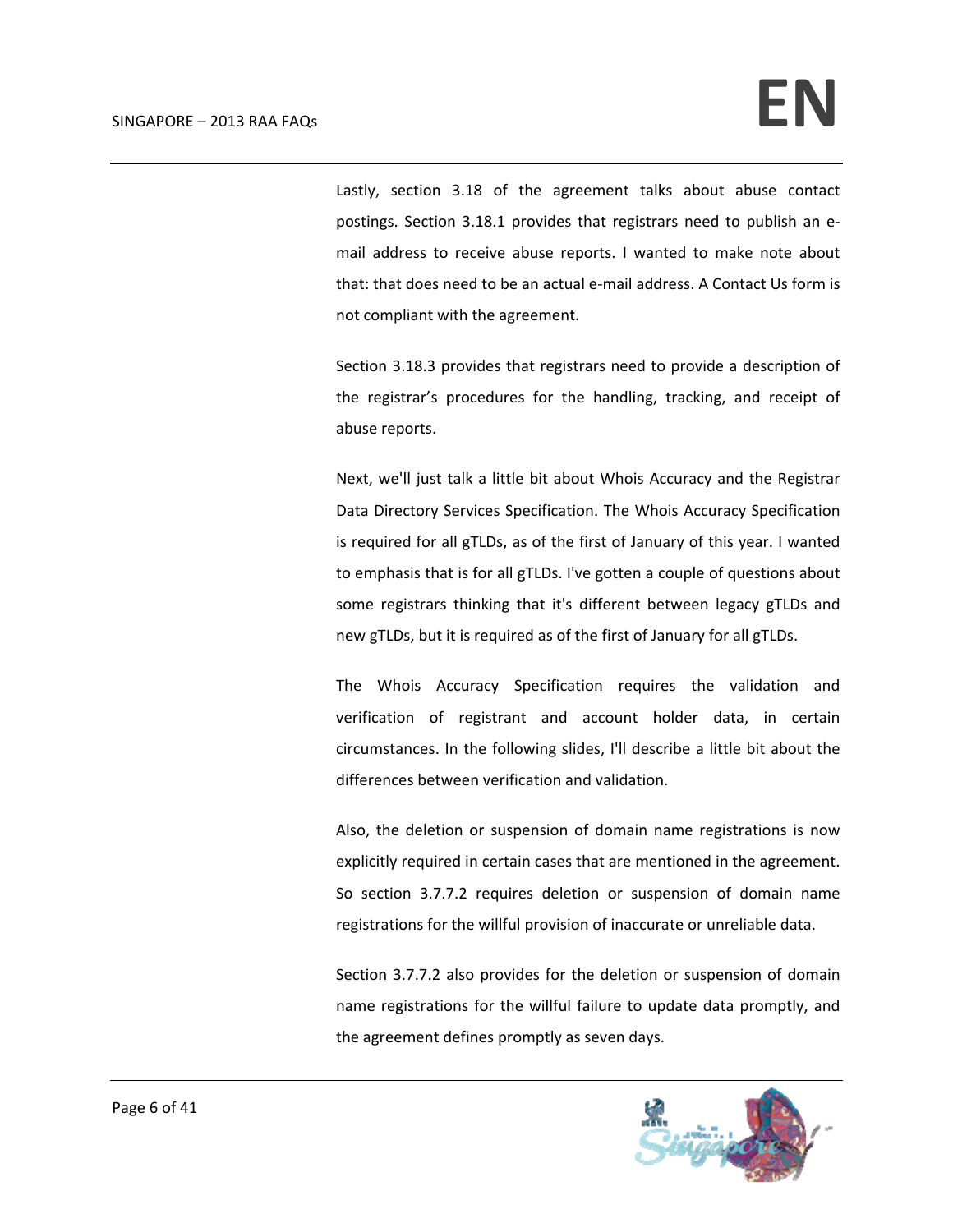The Whois Accuracy Spec requires the deletion or suspension of names if the registered name holder doesn't respond to a Whois Accuracy request.

So Whois validation: the Whois validation is required for registrant and account holder data within 15 days of the registration, transfer in, or the registrant or account holder data change.

For Whois validation, the registrar is just checking that all the required fields are filled and they're filled according to certain standards. Those standards are specified on the slide. I won't bore you and read through all of them.

I did want to make a note that the cross‐field validation requirement in the Whois Accuracy Specification is not required yet, and that's something mentioned in the Transition Addendum. That won't be required until the working group and ICANN reach mutual agreement on a technically feasible way to perform cross‐field validation.

Whois verification is required, similarly, within 15 days of the registration, transfer in, or registered account holder data change. The registrar needs to verify that the e-mail address or telephone number is accurate, and that's found in section 1F of the Whois accuracy specification.

And the Whois verification, as opposed to Whois validation, requires an affirmative response from the registered name holder. So the registered name holder does have to verify that "yes, this is my phone number" or "yes, this is my e‐mail address."

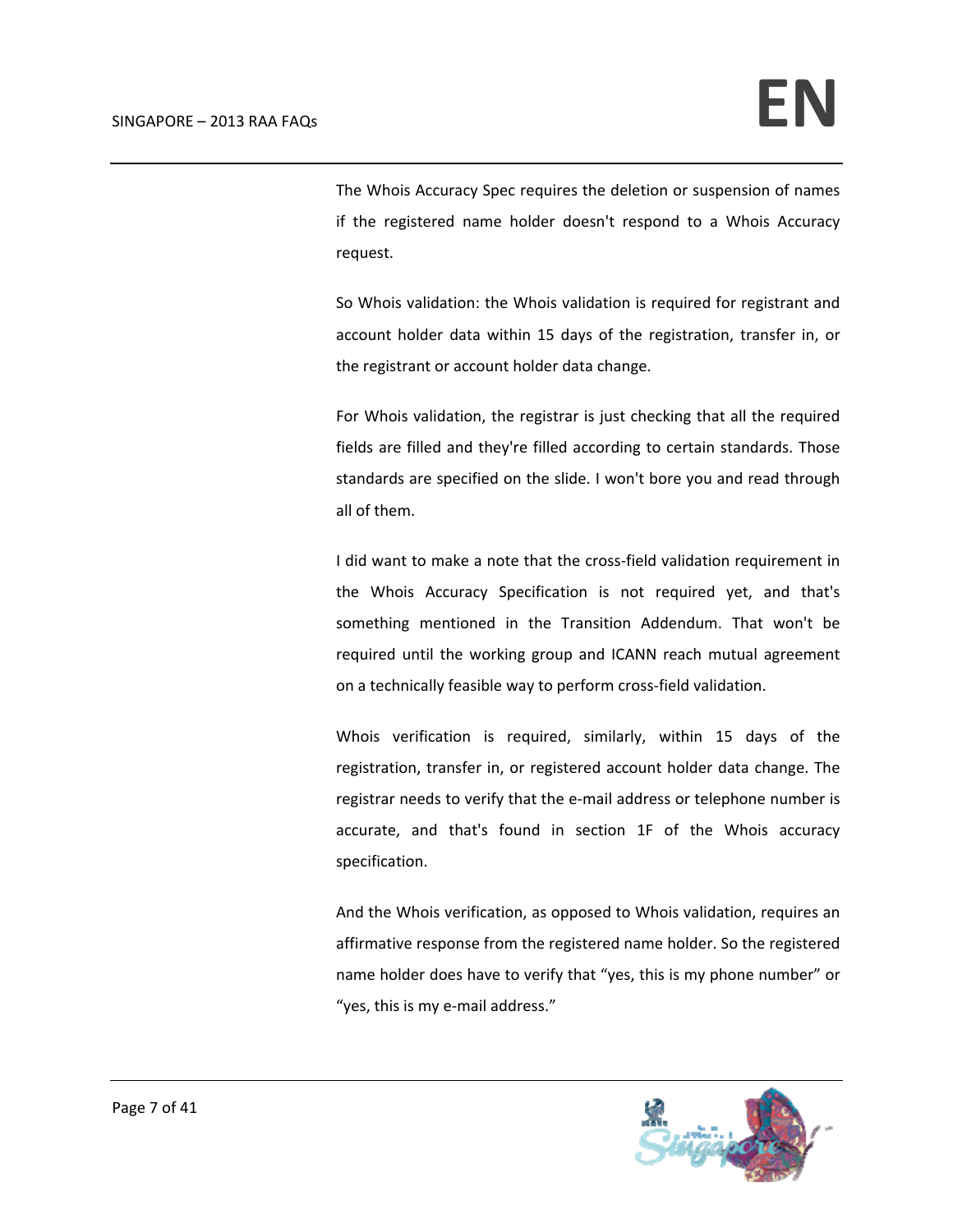Exceptions to the Whois Accuracy Specification: the verification and validation are not required if the registrar has already previously performed the verification and validation on identical data and the registrar has no reason to believe the data has become inaccurate or invalid.

An example of a reason to believe that the information has become inaccurate or invalid would be an e-mail bounce back would suggest that the e‐mail is no longer valid.

Now, I'm just going to go through a couple of Whois Accuracy examples, and I know that Owen will be going through a couple more later in the presentation.

If a registered name holder updates its postal address, the registrar must validate that the postal address is in the proper format, and the proper format is defined in section 1(d) of the Whois Accuracy Specification. However, the registrar would not be required to re-verify the e‐mail address or the telephone number of the registered name holder.

If the registered name holder updates its e‐mail address, the registrar has to validate that the e-mail address is in the proper format, and the proper format can be found in 1(d) of the Whois Accuracy Specification.

The registrar would also have to verify that e‐mail address if the registrar had chosen to verify the e‐mail address further, to section 1(f)(i) of the agreement. If, instead, the registrar chose to verify the telephone number, the registrar would not have to verify the e‐mail

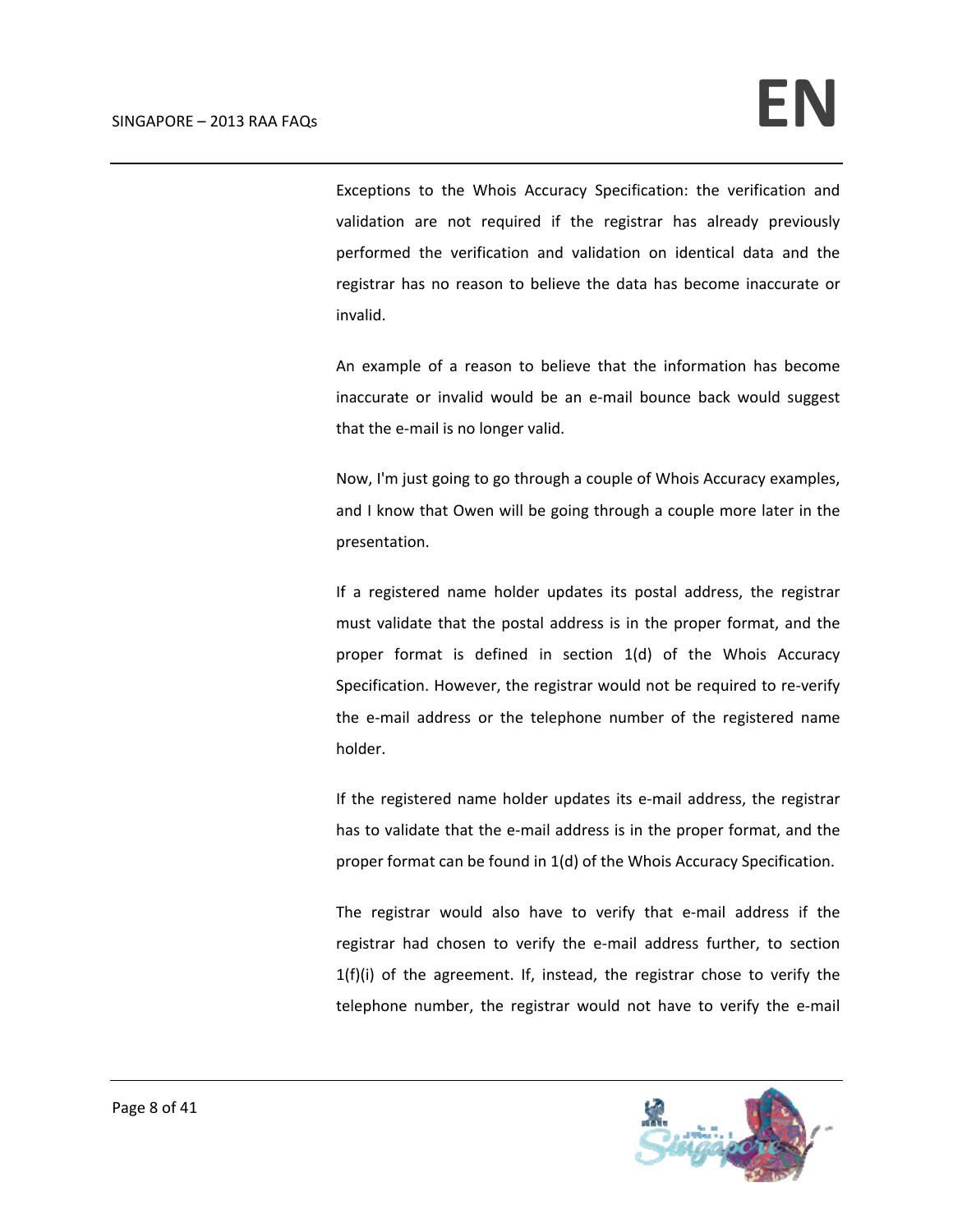address, unless it has a reason to believe that that data is no longer accurate.

If the registered name holder updates its telephone number, the registrar must validate that the telephone number is in the proper format. That can be found in section 1(c) of the Whois Accuracy program specification. The registrar would also have to verify the telephone number if the registrar had verified the telephone number further to section 1(f)(ii). If the registrar had instead chose to verify the e-mail address, the registrar would not have to verify the telephone number.

Now, we'll go through some of the new requirements of the Registrar Data Directory Services Specification. All of the requirements for Whois can be found in the Registrar Data Directory Services Specification, also known as the Whois Specification. There are additional fields required now in the registrar's Whois output. There's a uniform Whois query and output format, and the Whois output format should be in the exact order that is specified in the RDDS Specification.

EPP status values are exclusively required now for domain name statuses. There's now a SLA for Whois service, and that can be found in section 2.2 of the specification. IPv6 accessibility is now required. And Port 43 access is only required now for thin registries; however, web‐ based Whois access is required for all registries.

This slide shows all of the new Whois fields that are required as of January 1. Again, I won't go through and read them all, but on the next

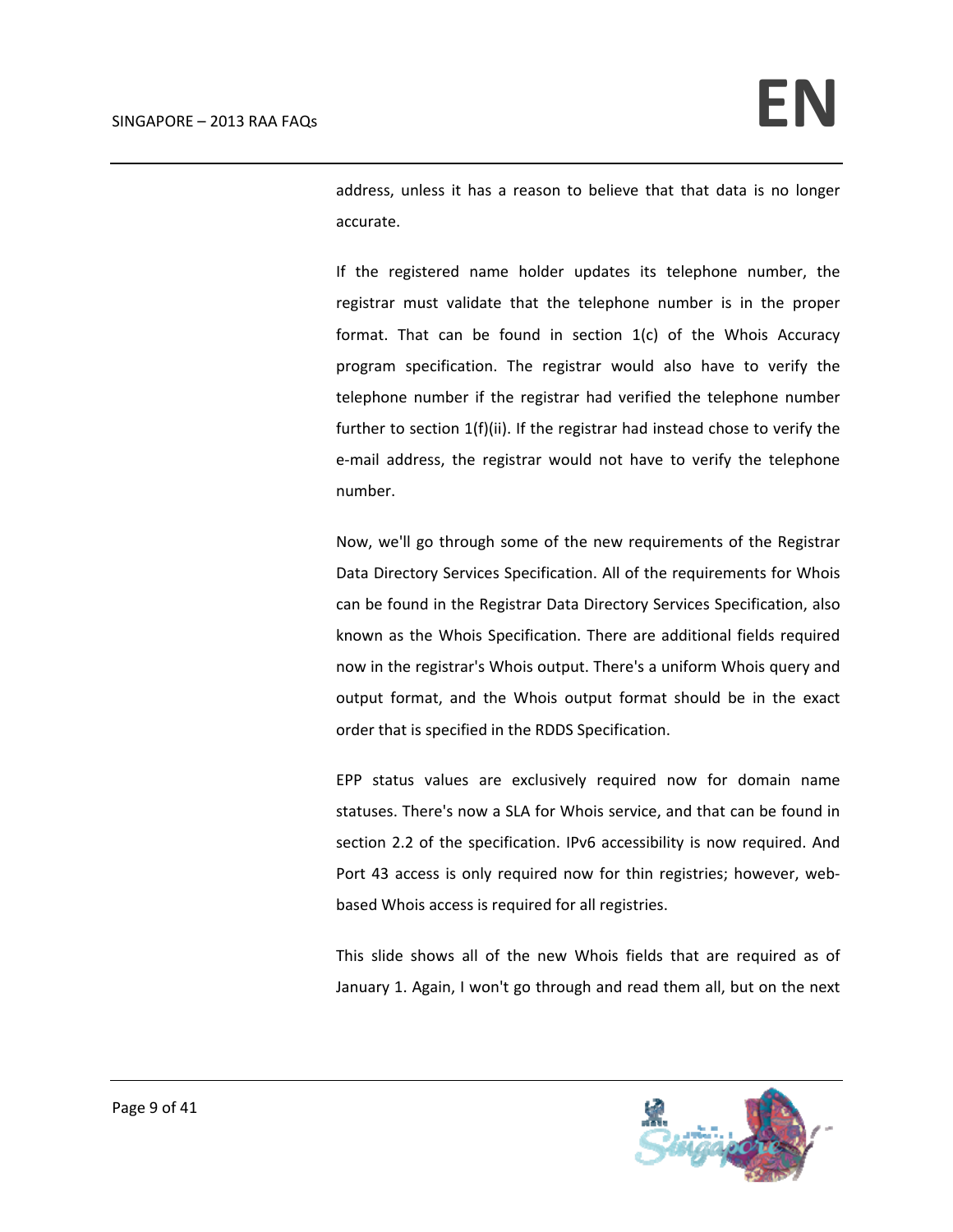slide I'll make a couple of points about some of the fields that registrars have asked questions about.

For the registry domain ID, this is a field that doesn't change for the length of the entire domain name registration. For the field for the registrar abuse contact e‐mail and phone, those fields do have to have an actual e‐mail address and an actual phone number, but it's up to the registrar's discretion who they would like to use for that.

Domain name statuses are exclusively EPP status codes. And the registry registrant ID, the registry admin ID, and the registry tech ID may be left blank if they're unavailable from the registry. And lastly, I did get a lot of questions about the DNSSEC field, and there are two options for the output on that field and I've displayed those below, signedDelegation and unsigned.

Section 3.12 of the 2013 RAA has certain requirements that the registrars must ensure that their resellers are doing, for example, displaying certain links on their website. A common question is, "How can we ensure that our resellers are doing something?"

Up on the slide is a non‐exhaustive list of how registrars can ensure that their resellers are, indeed, doing something. For example, when it comes to website links, the registrar can implement some kind of monitoring process whereby the registrar periodically looks at the resellers websites to ensure that those links are there. Also, the registrar can include in their reseller agreement consequences for contract non-compliance when the reseller is, indeed, not doing something and is causing the registrar to be in breach of the agreement.

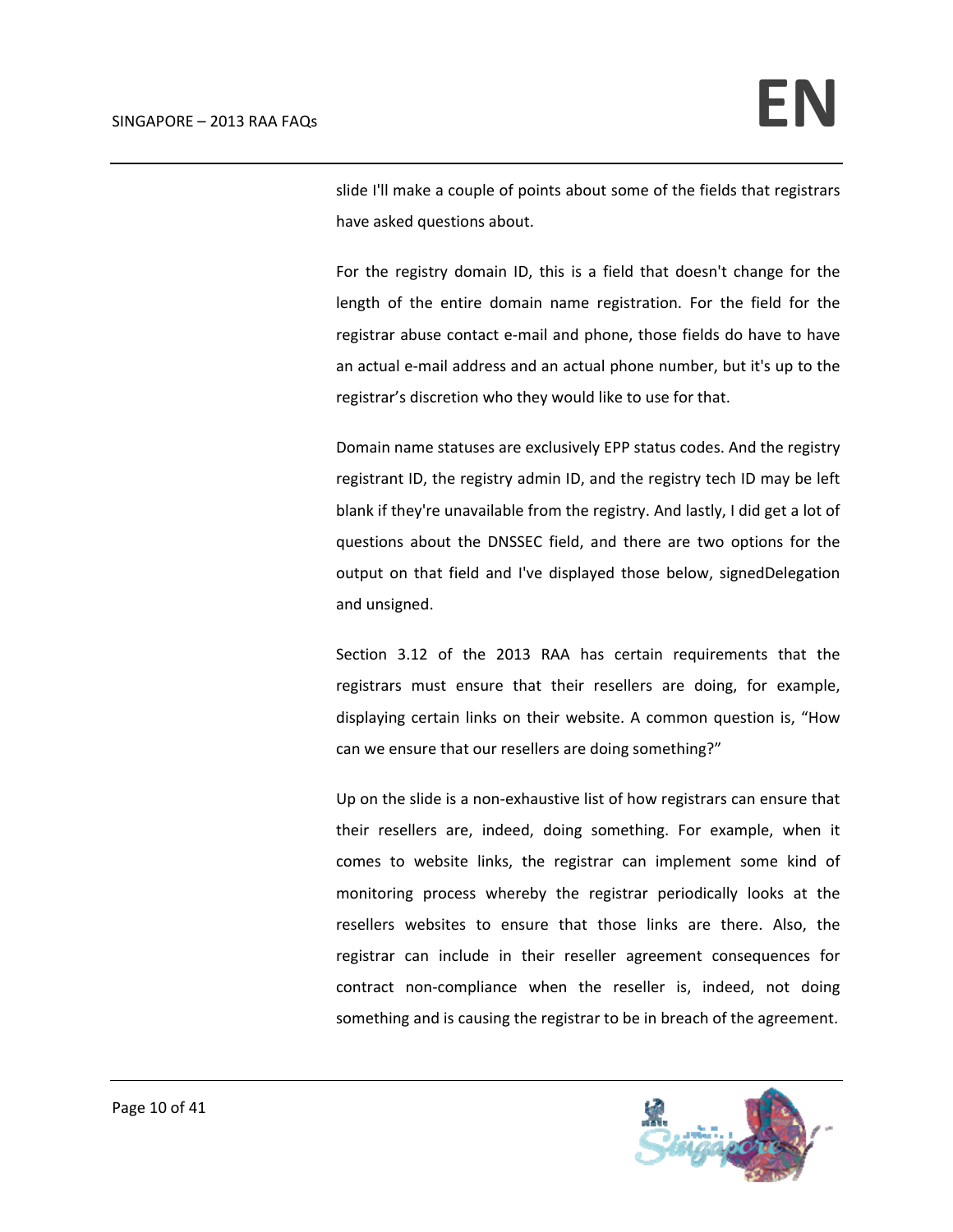The Compliance Certificate is a requirement in section 3.15 of the RAA, and for registrars that had signed on to the RAA in 2013, all of you should have received a Compliance Certificate via the DocuSign to sign. For registrars that signed the agreement this year, in 2014, the Compliance Certificate will be issued early in 2015 to sign.

Another commonly asked question is regarding section 7.3.1 of the RAA, and that is the transfer of accreditation to the registrar's wholly‐owned subsidiary.

Up on the slide, I've included the required documentation if the registrar would, indeed, like to transfer their accreditation to a wholly‐ owned subsidiary. In the event that the registrar would like to do that, it needs to provide documentation proving that the transferee entity, or the wholly‐owned subsidiary, is in fact a wholly owned subsidiary of the registrar. And that can perhaps be a stock certificate or articles of incorporation or some sort of legal document evidencing that fact.

Also, the ICANN‐accredited registrar would need to provide a letter on its company letterhead acknowledging it would like to transfer its accreditation to its wholly‐owned subsidiary, and the wholly‐owned subsidiary would need to provide a letter on its company letterhead acknowledging that it assumes and will be responsible for the existing registrar's obligations and liabilities. And also, the registrar can submit a primary contact update, if it's applicable.

Now, I will be handing the presentation over to Owen, and he's going to talk about some common compliance issues that the Compliance department has seen.

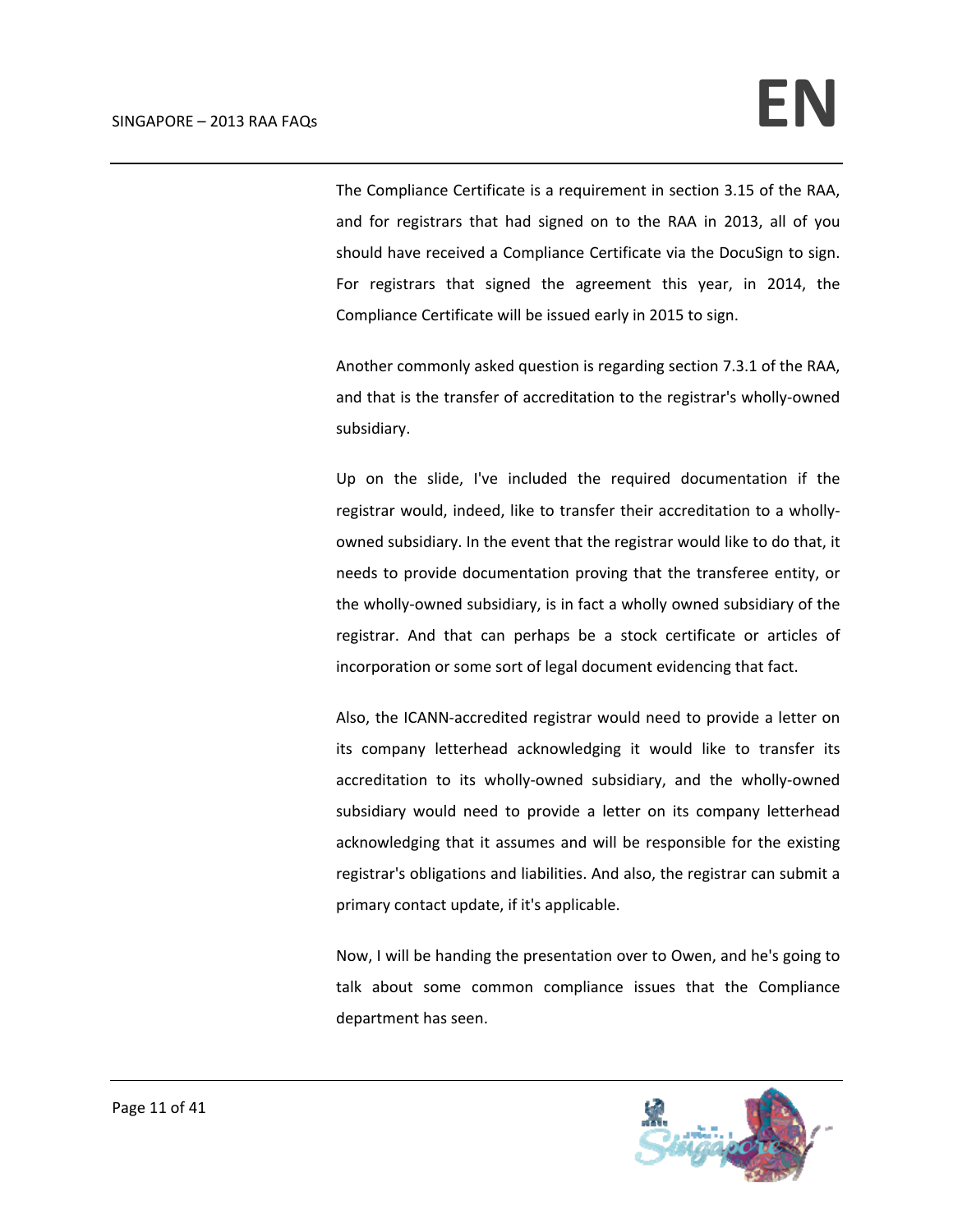OWEN SMIGELSKI: Thank you, Caitlin. Next slide, please.

What I'm going to over here is what Compliance has seen since the 2013 RAA has gone into force, and most of the concerns we have seen have been regarding those things that went into effect on January 1, 2014. because the transition addendum no longer applies to those, these are things that are effective when the registrar executes the agreement.

The first area we've seen some issues with have been Whois inaccuracy complaints with regards to verification and validation. As Caitlin mentioned, registrars do need to verify or re-verify e-mail addresses of registered name holders, and that's even if the Whois inaccuracy complaint is even about, say, the postal address.

Another issue that we've been seeing with the registrars is that the registrars are required to suspend a domain name after 15 calendar days if there is no verification, or there needs to be some sort of manual verification by the registrar. Compliance will start inquiring about that after the second notice.

There are also two concurrent, parallel tracks that we're looking for for Whois inaccuracy complaints. (That was okay.) The first one is based upon section 3.7.8 of the RAA as well as section five of the Whois Accuracy Specification. In this instance, the registrar has to take reasonable steps to investigate and reasonable steps to correct the inaccuracy. This is where the 15‐day time line is started, when the registrar sends an inquiry to the registered name holder.

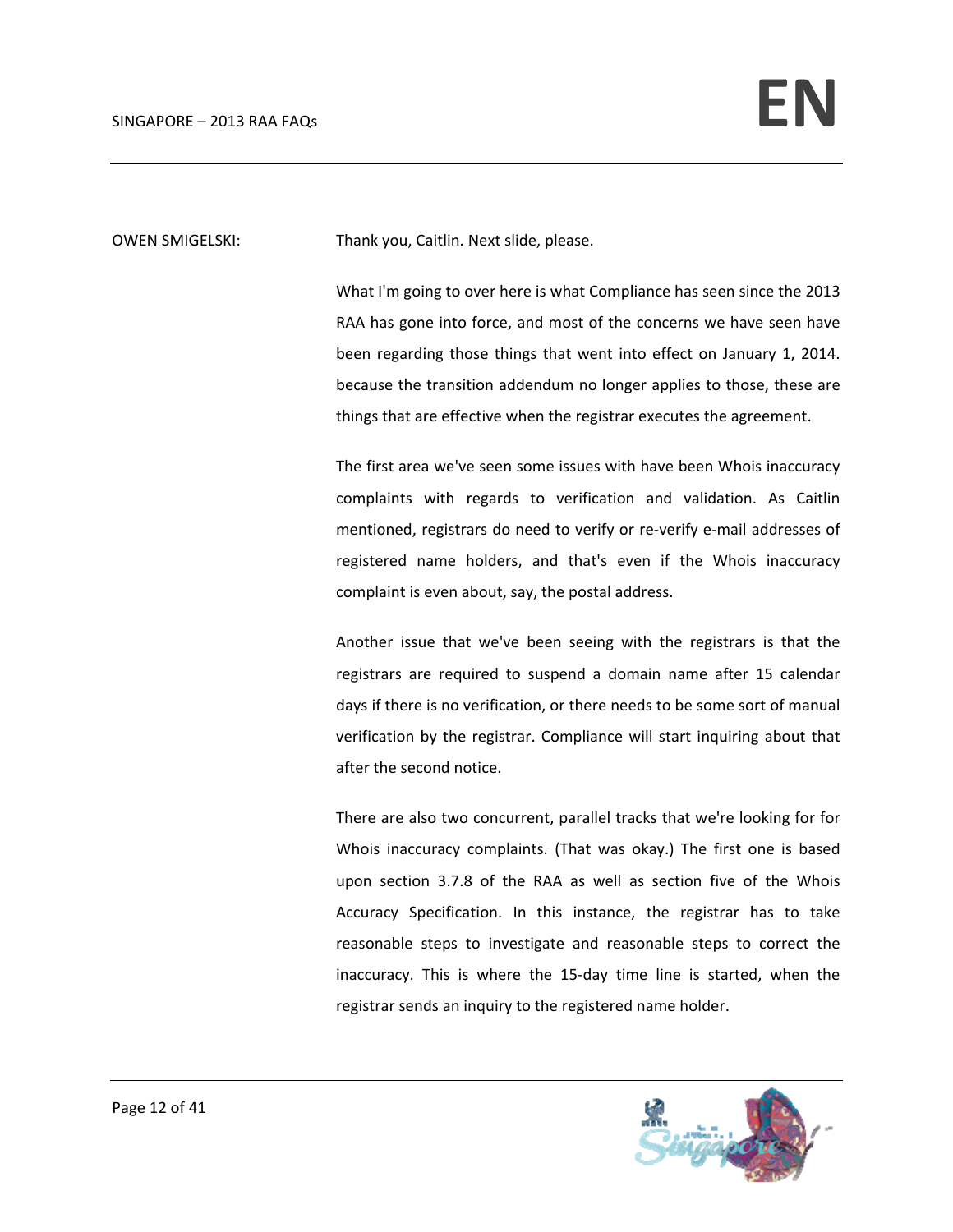Compliance is going to be looking for three different results. The first one is that the Whois was updated and that the registrar provides validation and, if needed, verified the updates to that. The other option we're looking for is if the domain was suspended. The third is that the registrar verified that the Whois is correct and that there was documentation of verification for that. Next slide.

The other track that we're looking for is pursuant to specification 4, and this one is a little bit different. The 15‐day calendar timeline is started when the registrar receives a notice, so Compliance will be counting that starting with the day after Compliance sends that notice. This is where the registrar must verify or re-verify the registered name holder's e‐mail and, if it's different, the account holder.

One difference we've seen is, in the past, what had been done is the registrar, if they were testing an e‐mail address, would send an e‐mail and state that there were no bounce‐backs, and that would show that it was a valid e-mail address. That is no longer the case under the 2013 RAA.

There must be an affirmative response from the registrant demonstrating receipt of the e‐mail. That can be accomplished from the registrant clicking a link in the e‐mail, providing a validation code, calling the registrar, but there must be some action on behalf of the registrant for that.

The registrar can do manual verification, but we would need to see some documentation, specifically the date, the time, the method that that verification occurred. Next slide, please.

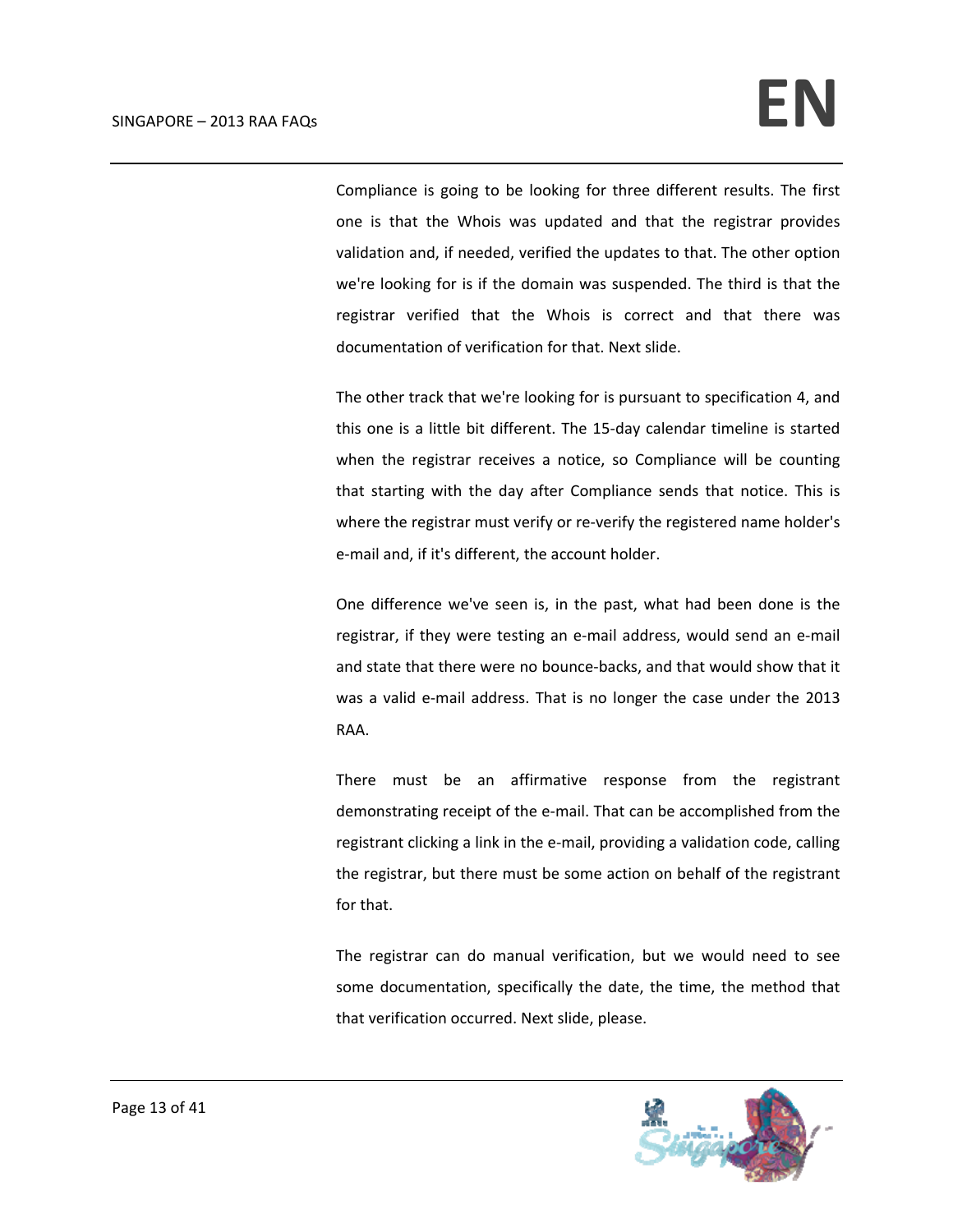This is a representation of those two parallel tracks, and Compliance is going to maintain the 15 business day notice period for the Whois inaccuracy complaints just so we can be sure that if there's delays with sending the notices or the registrar processing it and sending it to the registered name holder, that would allow either of those 15‐day periods to expire before the time for ICANN to follow up and do a second notice.

Here you see a Whois inaccuracy complaint. It goes to the registrar, who then must verify the e-mail and investigate the complaint. If the complaint is about the e-mail address, then only one of the tracks applies. But if it is the address, that would have to go through a separate process on the right, where on the left, also, has verification of the e-mail that has to occur. Next slide, please.

The 2013 RAA has abuse report requirements. Caitlin went over some of them earlier. What we're seeing is that law enforcement complaints aren't just ones from a local jurisdiction. They can be from any applicable jurisdiction, and those reports have to be responded to within 24 hours. You don't necessarily have to answer the phone, but they do need to be addressed and responded to appropriately within that timeframe.

As for abuse reports from the general public, registrars must take reasonable and prompt steps to investigate and respond appropriately. And what we're looking for in Compliance is: did the registrar receive it? What did they do with it? What steps did they take to address that complaint? That can certainly vary based upon the type of complaint and the severity of what the allegation is.

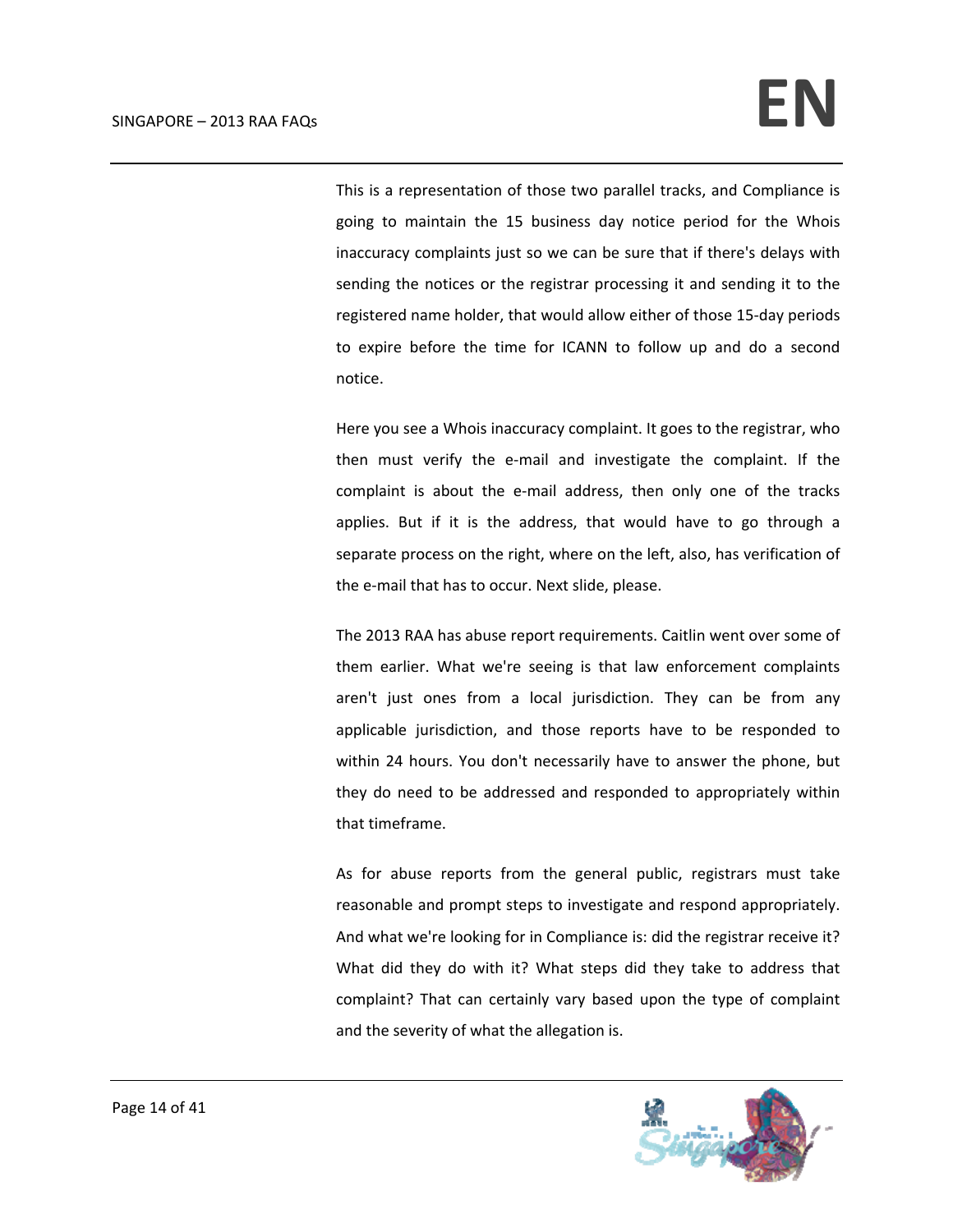We will check to see that if somebody submits a complaint that a registrar did not respond, we're going to confirm whether the reporter actually did file the complaint with the registrar and if they provided sufficient information to the registrar. It's not just they can't say DomainXYZ.com is bad. There needs to be some supporting documentation to assist the registrar in investigating that and taking appropriate action.

Another thing we've seen from registrars is stating that they're not taking any action because it would require a court order. If a registrar takes that position, they do need to provide ICANN with a specific local law or regulation that states they need to have a court order in order to investigate an abuse report. Next slide, please.

- CAITLIN TURBERGEN: Now we'd like to open it up for Q&A. If anyone has any questions, please approach the mic. Also, we'll take questions from remote participants now, if there are any.
- WERNER STAUB: Werner Staub from CORE. Just about the e-mail address verification: we get the questions from people who have long‐established contacts, e‐ mail addresses have been used for many years. When a new domain is added to a portfolio, for instance, our members will just kind of actually really bothersome for the customer to suddenly be told to have to re‐ verify an e‐mail.

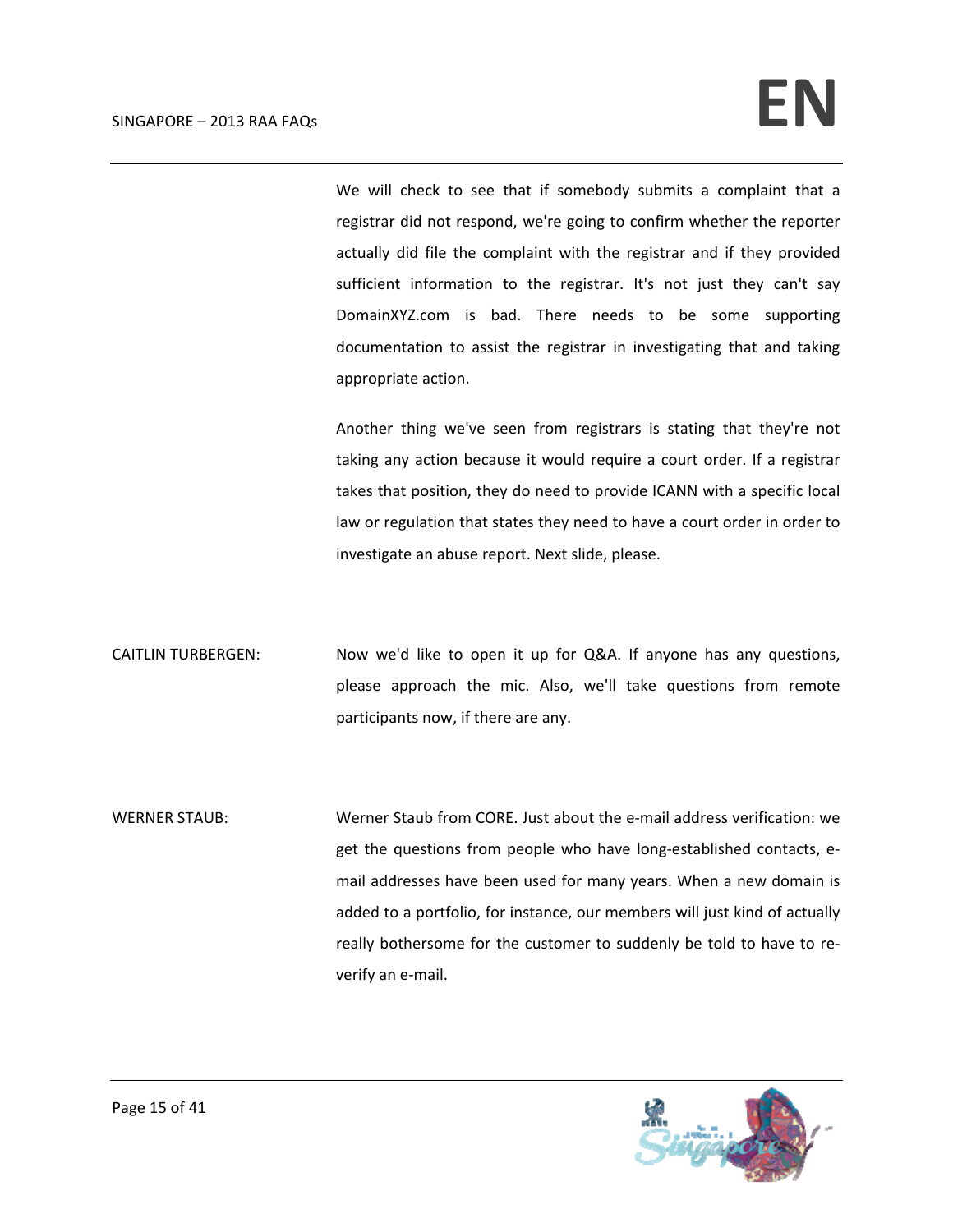Is there anything like a statute, a long-established use? An e-mail address in correspondence could actually just be verified by the fact that it's been used in correspondence before?

OWEN SMIGELSKI: That was a question that came up during the registrar stakeholder group, similar. There is no requirement that for a domain that was registered – before the Whois Accuracy program spec came into play January 1 – there is no requirement to go back and do that unless the registrar does receive information suggesting that information is incorrect.

> Compliance doesn't forward every complaint to the registrar automatically. We review it to see if there is sufficient information to support the allegation of the inaccuracy. It won't be just a blind report or just something for harassing.

> Even if it is something that's there, that is what's in the contract. All we're doing is ensuring compliance with that, so that would be something we would need to see demonstrated. If it's not the case that there is inaccuracy, you have information that that is good, that's where you mail the invoices to, then that would qualify as manual verification.

WERNER STAUB: Even if there is no inaccuracy complaint, a new domain is being registered, would you then have to say, "Okay, now the new domain is being registered, added to an existing portfolio, everything is as it has

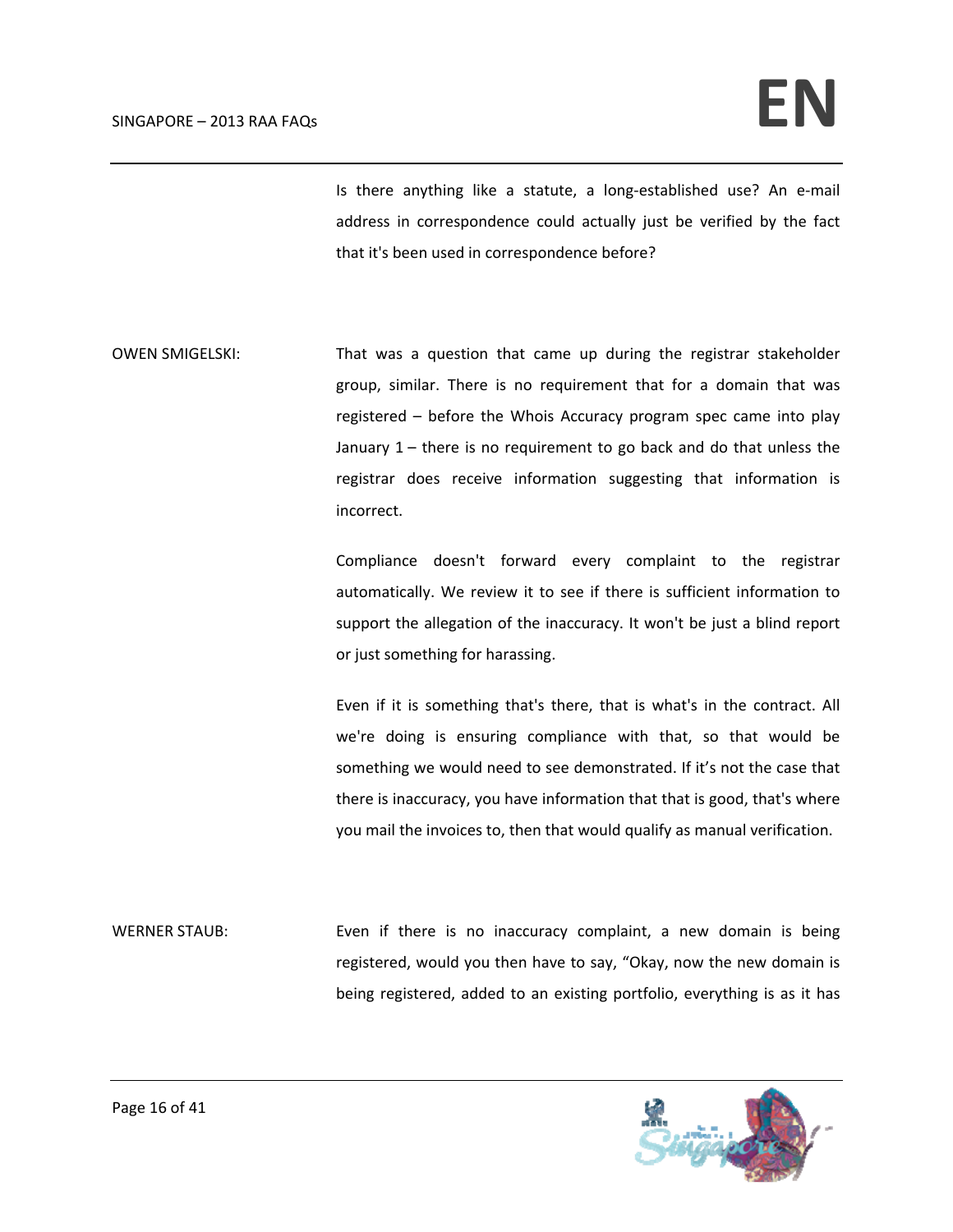been for many years," would then an e‐mail address verification be necessary?

- OWEN SMIGELSKI: That is the requirement of the RAA.
- MIKE ZUPKE: Owen, could you clarify for us thought that, once an e-mail address has been verified, whether the registrar would need to do that again?
- OWEN SMIGELSKI: The question is that, if it's a new registration that's being done, would the e-mail address need to be verified at the time of registration?
- MIKE ZUPKE: Right. So the question is: if a registrant registers a domain name and uses identical contact data for another registration the second time, would they need to re-verify all of that data, not just e-mail address?
- OWEN SMIGELSKI: The data needs to be validated, not necessarily verified, at the time of registration. The affirmative response is only for the e-mail address at the time of registration.

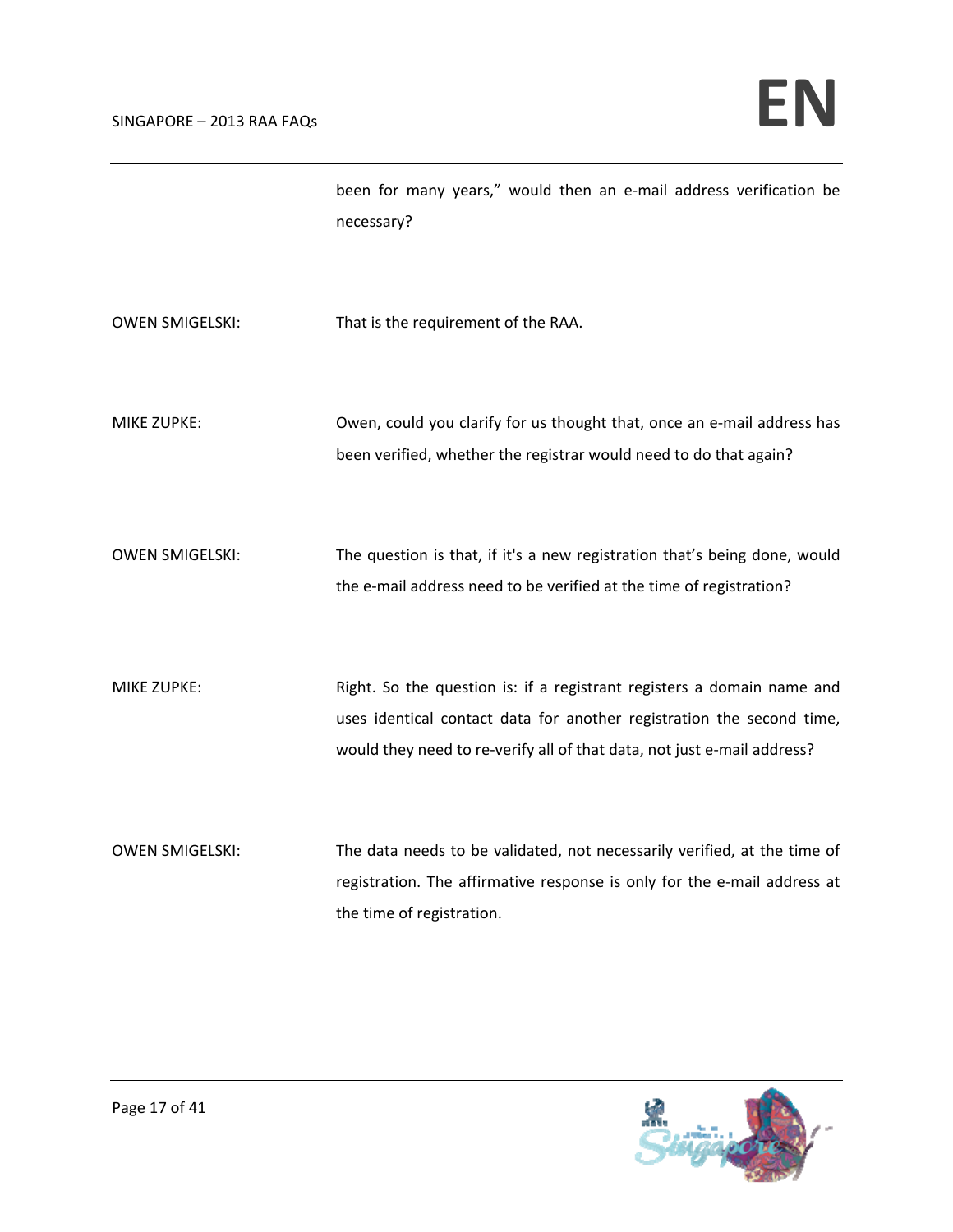| MIKE ZUPKE: | I'm sorry. I didn't mean this to be a trick question. I think Caitlin had a |
|-------------|-----------------------------------------------------------------------------|
|             | slide that maybe addressed this. If you want to flip back to that. I think  |
|             | what I'm trying to get at is we understand that there's going to be a       |
|             | learning curve for customers who have been interacting with registrars      |
|             | in a particular way for a very long period of time. Some of these new       |
|             | requests or new requirements will be placed on them.                        |
|             |                                                                             |

But, I think, in terms of the overall burden on them, it's not. My understanding of the contract that is once the data has been validated or verified, it doesn't need to be validated or verified again, unless there is information suggesting that it has become inaccurate. Is that correct?

OWEN SMIGELSKI: Yes, I overlooked spec 3.

MIKE ZUPKE: Thank you.

WERNER STAUB: Okay, that's what I want to know.

CAITLIN TUBERGEN: Would anyone else like to ask a question? Remote participants?

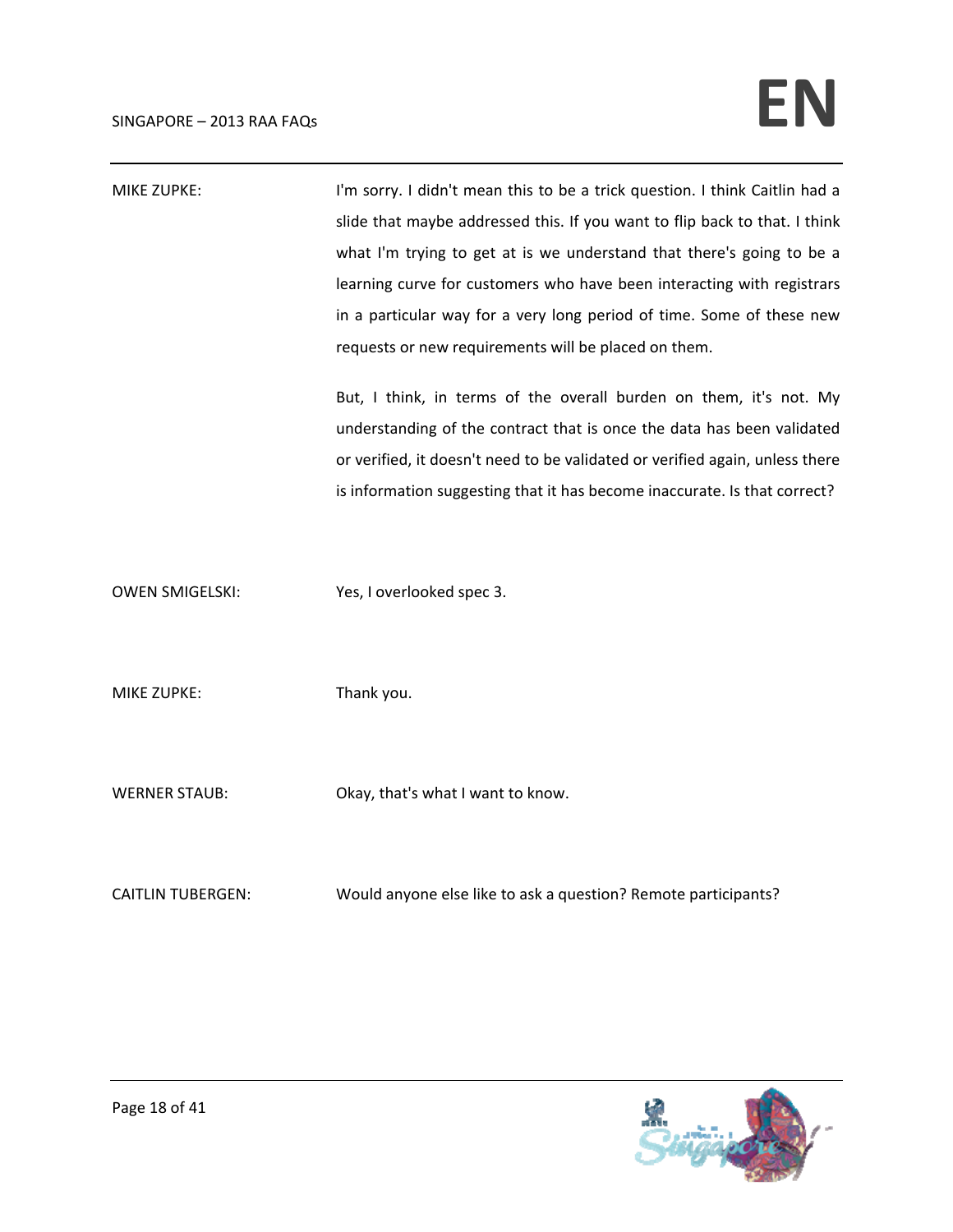MIKE ZUPKE: And just to be clear, it doesn't necessarily have to be a question about something that you heard in the presentation. Anything related to the new Registrar Accreditation Agreement is fair game.

KATHY KLEIMAN: Terrific. I'm glad you said that. This is Kathy Kleiman, NonCommercial Users Constituency. For those of us who haven't been part of the debate, we've been in other sessions, could you reflect the discussion going on on data retention right now, and the status with the registrars exception requests, and from our perspective, the noncommercial users, the protections that were given under national laws that allow our data to be deleted when it's no longer being used? Thank you. I'll stay up here to listen.

MIKE ZUPKE: This is Mike Zupke again. I volunteered to answer the question, and suddenly I'm full of regret. It's a complicated issue, and so I wasn't planning on answering questions today, but I'm going to try this.

> The question is referring to data retention specification that, in addition to all of the data points that registrars are previously required to retain, there are now some additional data points. In addition, some of the old data points, the retention period was actually shortened.

> So where in the past, for example, Whois data had to be retained for the term of the registration plus three years, it's now the term of the registration plus two years. Those are, I think, the two fundamental changes that are made in this new specification.

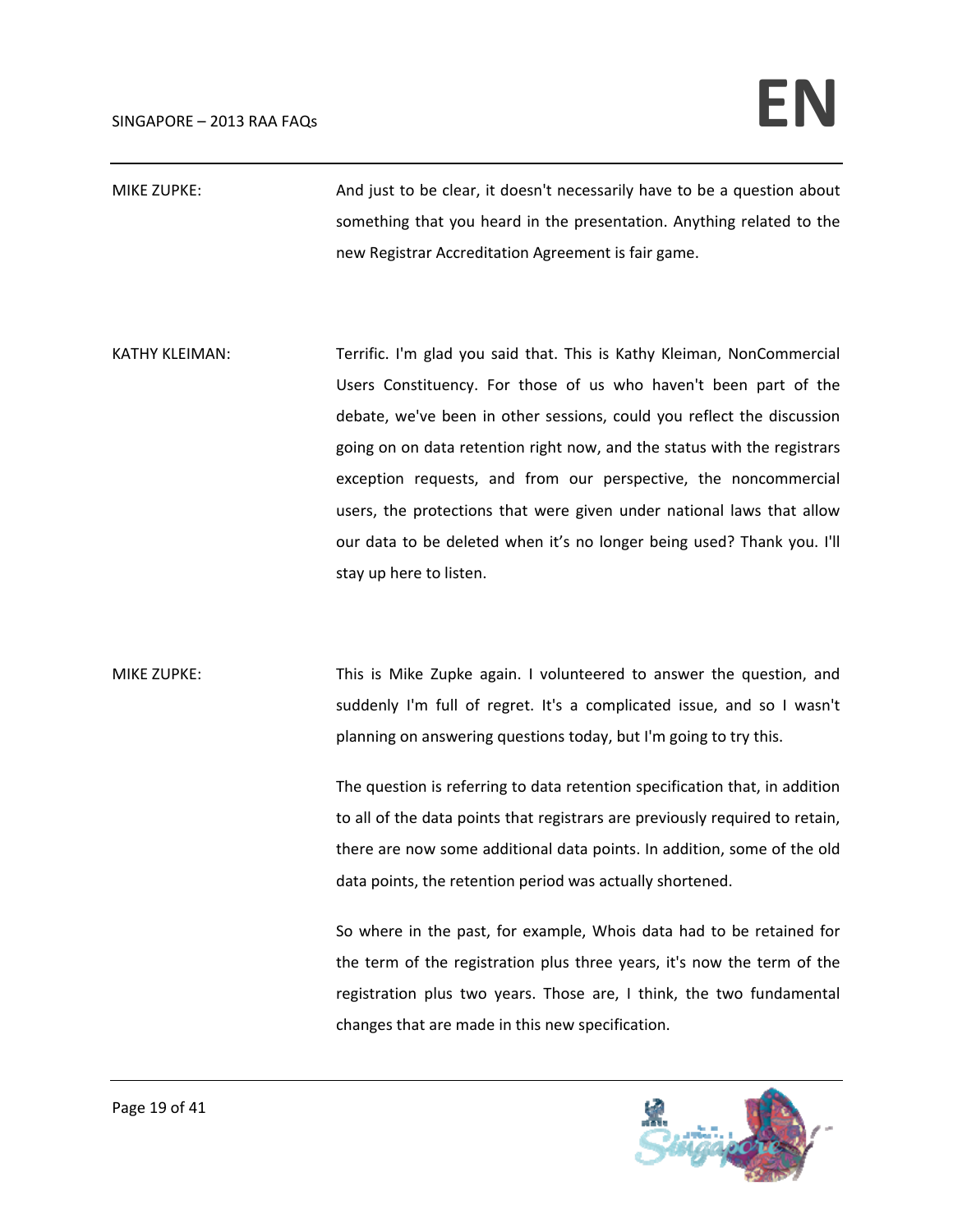The question is about what happens in the case where a registrar has a conflict between their applicable law in their jurisdiction and what the RAA is basically telling them to do. There was recognition throughout the negotiation of the agreement that this was a possibility. So the specification itself includes a provision by which a registrar can come to ICANN and say, "I have this conflict. I wish for ICANN to waive certain of the requirements that conflict with my local law."

That process is in place. It's in the agreement. That's always been something that we've contemplated. A total of, I think, 15 registrars have now invoked that process with ICANN, representing, I think, eight or nine different national jurisdictions. Of those, one has been through the entire process.

The process, I should say, that's specified in the agreement is that after the request is received, the registrar should also include some statement from either their data privacy authority or some reputable law firm in their jurisdiction.

They provide this and, typically, what happens in practice is that ICANN reviews this and determines that there is probably more information that's needed. That's been kind of the case for all of these that were received. By that, I mean registrars have submitted to us statements either from their local authority or law firm or from the Article 29 working party that says these requirements are, in essence, they're problematic. There's a conflict.

The part that we don't typically receive on the first go-round is the part to says, "Here's what we can do." That's really what I think you're

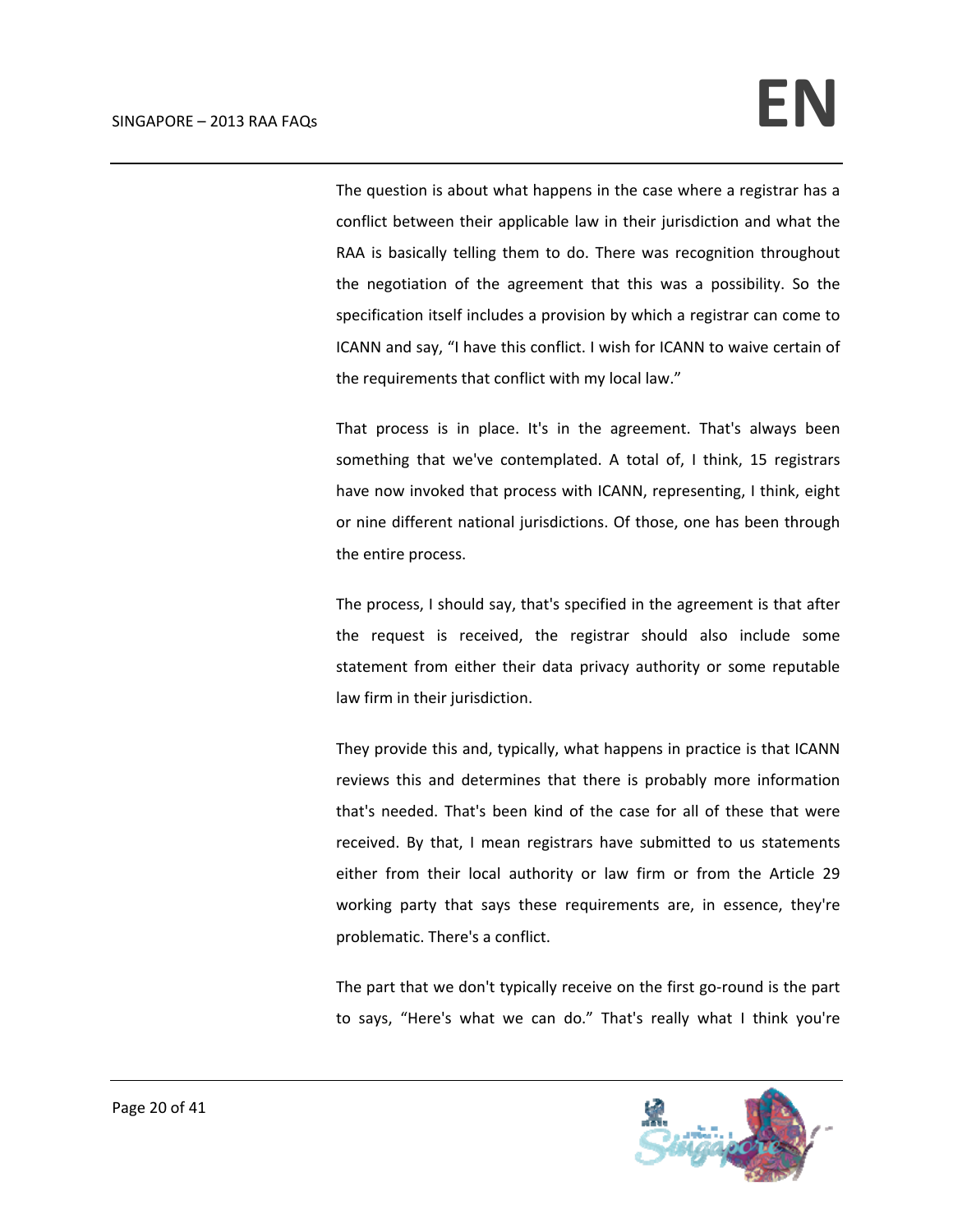hearing from people in the community is that's a really hard discussion to have because it's not entirely clear, based on most jurisdictions' laws that we've looked at.

So the process is sort of, it's been described by some as negotiation, but I think it's really more of a clarification of what the state of the law is between ICANN and the registrar. We've been engaged in that process with all of the registrars who have submitted these requests for waiver.

As I said, one of these waiver requests went through the entire process and then, as required by the specification, it was posted for 30 days to ICANN.org. We opened up a comment period for people to submit comments on that.

And, generally, while anybody is free to comment, the comments that have an effect on this are ones that might say something like, "You misinterpreted the law" or "There's some issue here that we think that you weren't aware of." It could be that they think the registrar misinterpreted the law, however it isn't. Those are the sorts of comments that we're expecting might have an impact on the preliminary waiver that's granted.

After that 30 days passes, I'm sorry this is such a long answer, I said it was complicated, didn't I? After the 30 days passes, it generally will then become final. If we've received comments that indicate we need to change something, that's our opportunity to do that.

A French registrar went through the process and was granted their waiver. A Belgian registrar went through the process and is currently in that posting period. Assuming that there's no comments that come in

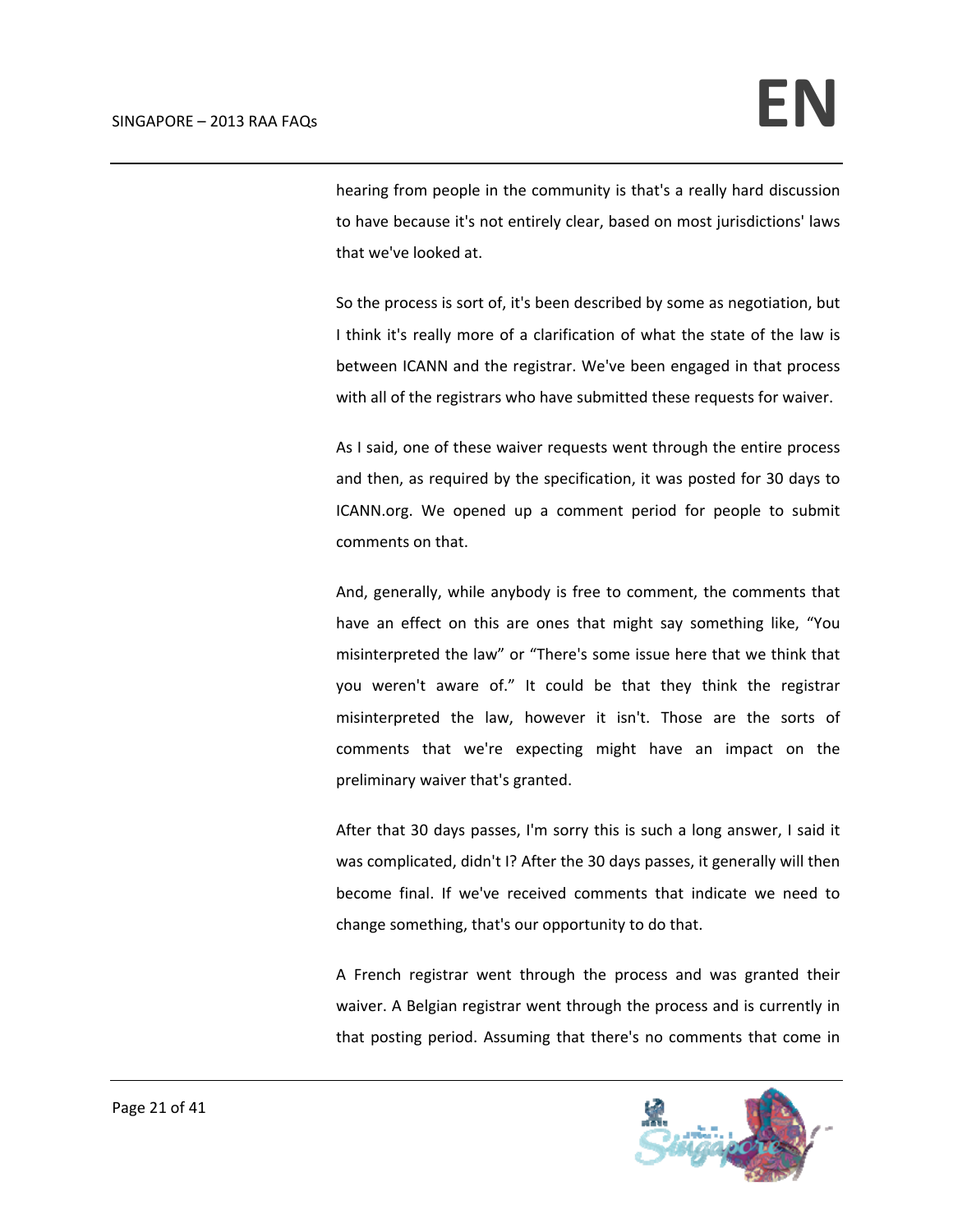that suggest that we've made a mistake, then that one would also be granted and we continue.

There are a few other registrars who are, I think, kind of getting close to that process. I think it's been kind of a slow‐going thing. I know that it's been challenging, I think, from the registrar perspective and, frankly, it's challenging from the ICANN perspective, too. It's just really difficult stuff. We're trying to talk to people in those countries to get insight into whether what the registrar is providing to us is accurate or, if they haven't provided us enough, if they can help sort of augment what we've got in front of us.

So, a very long answer. I hope I answered the question. Okay, good. Thank you.

AMADEAU ABRIL: Good morning, I'm Amadeau Abril from COREHub**.** I had one question, but now I have two. Going back to the answer to Werner's question before, sorry, but that got lost because it got two answers. One answer, I don't know who it was, but from compliance - perhaps Owen, I don't know the name – was something like each registration must be verified, validated. The other answer is, well, no, if it's originally been validated, that's concrete data set. The concrete e‐mail in that case, that's it.

> So, just for a stupid person like me, if we have a customer registering 1,000 domain names, we need to validate and then, when it comes to Whois Accuracy, to verify those e-mails one-by-one, even if it's exactly the same data? Or just once? And then we have all the subsequent

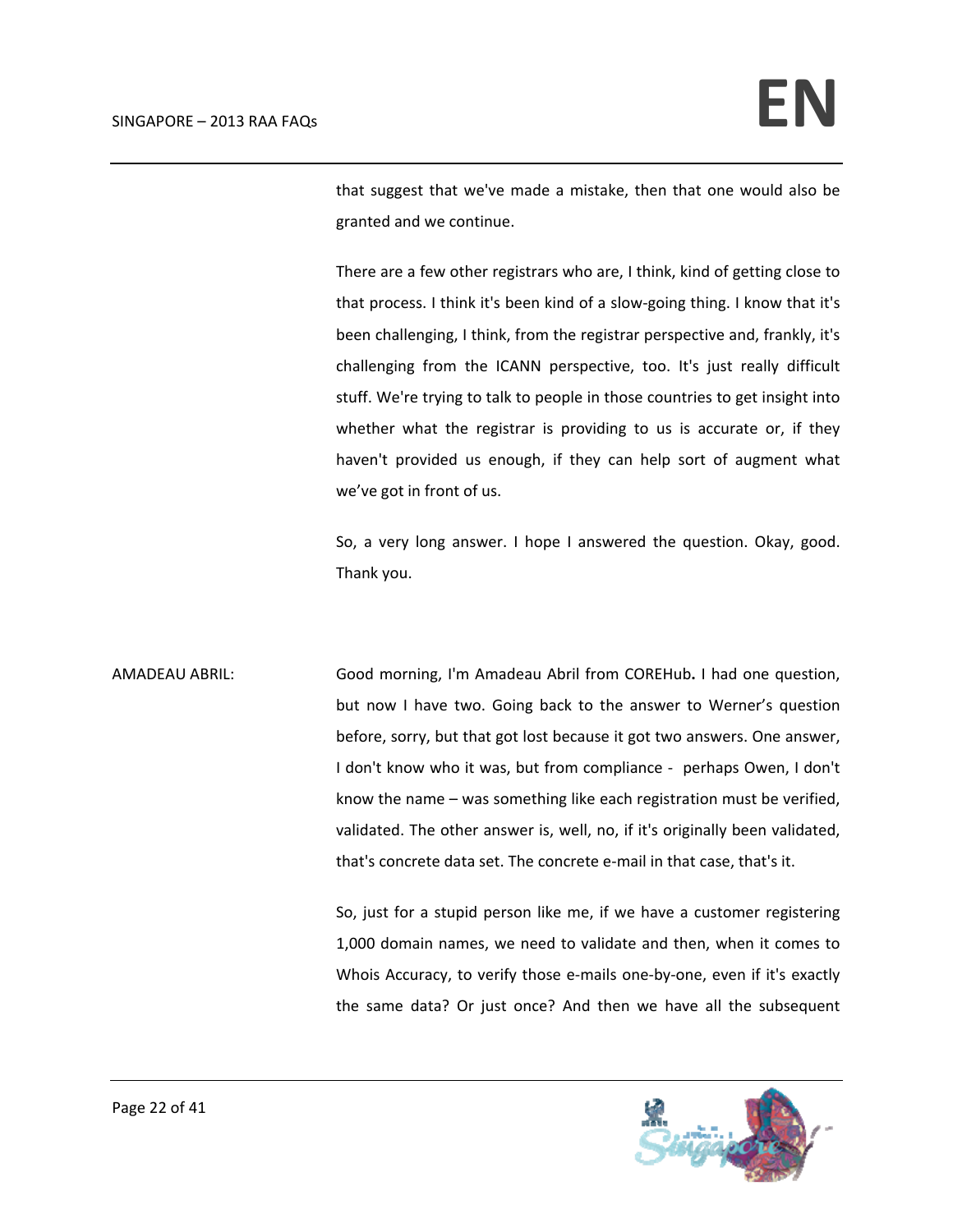registrations we have from that customer, that's okay. Sorry, but that got lost.

OWEN SMIGELSKI: If I could answer that, I misspoke. And, specification I think it was paragraph three states that, unless you have additional, you don't have to do the validation or verification if it's identical information and the registrar has no information to suggest that it's inaccurate.

AMADEU ABRIL: So it's enough having verified?

OWEN SMIGELSKI: Yes.

AMADEU ABRIL: Now, back to everybody's favorite topic, the data retention specification. Now, here I have a different topic. We have requested the waiver, we are following all the procedures that have been described. I don't know who was talking. I think it was Mike. Sorry, I cannot see faces from the distance. Just one sign that we would prefer dealing with ICANN than dealing with outside lawyers, but you know life is as it is.

> We have one problem, though, is that ICANN is only willing to discuss one aspect of the data retention article, which is 4.3, and it is how long. Now, they are accepting to discuss the purpose of the dataset.

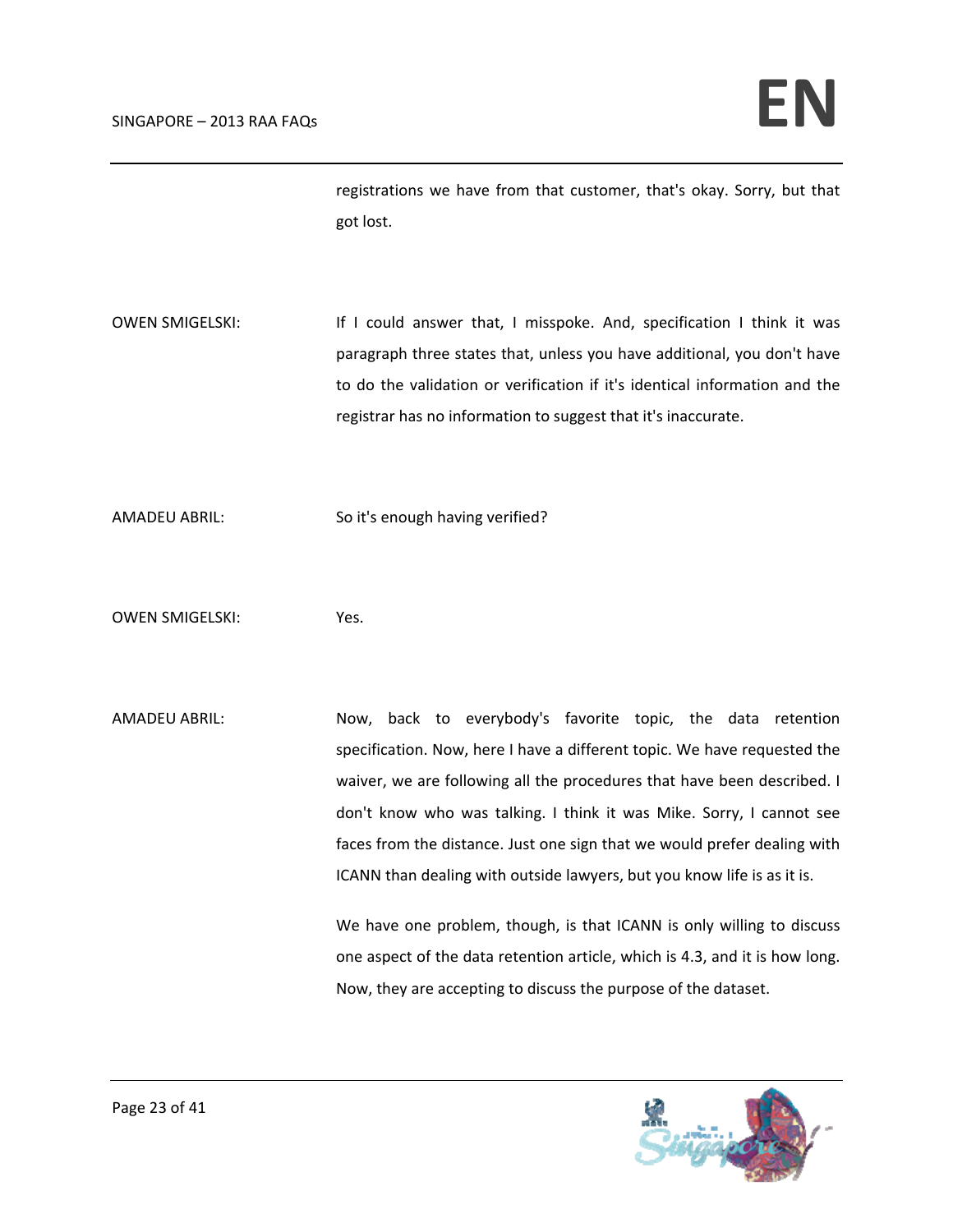But for us, there's a much important point, which 3.4.3, which is to whom we may disclose, we are forced or allowed to disclose the data. If we only keep the data for the sake of keeping the data, it doesn't make any sense.

For the customer itself, it may help, but the real interest in article 3.4 is where in 3.4.3 it says that we must give the data to ICANN upon reasonable notice without specifying the reasons that ICANN may have. It may probably be perfectly legitimate. And then, at the end of that part it says that ICANN may or shall not disclose, unless ICANN wants to disclose to a third party. That's the summary of that part.

And then, in the middle, there is something saying in case that you think that the request from ICANN to send the data to ICANN it's not according to international law, you will engage in good faith negotiations to discuss the limitations, the guarantees, the protections for that disclosure.

Okay. Let me tell you that what's absolutely clear in most European legislation is that we cannot give any post-constructal data to ICANN. The first question is why this cannot be addressed in the waiver? And the second one, if not addressed, what's the point of the waiver? If we again need to discuss each time whether we should send the data or not, the answer is very clear. No.

And the third question is the more important for this session here: what's this good‐faith procedure? Should we discuss it with Compliance, with Legal, with Jones Day?

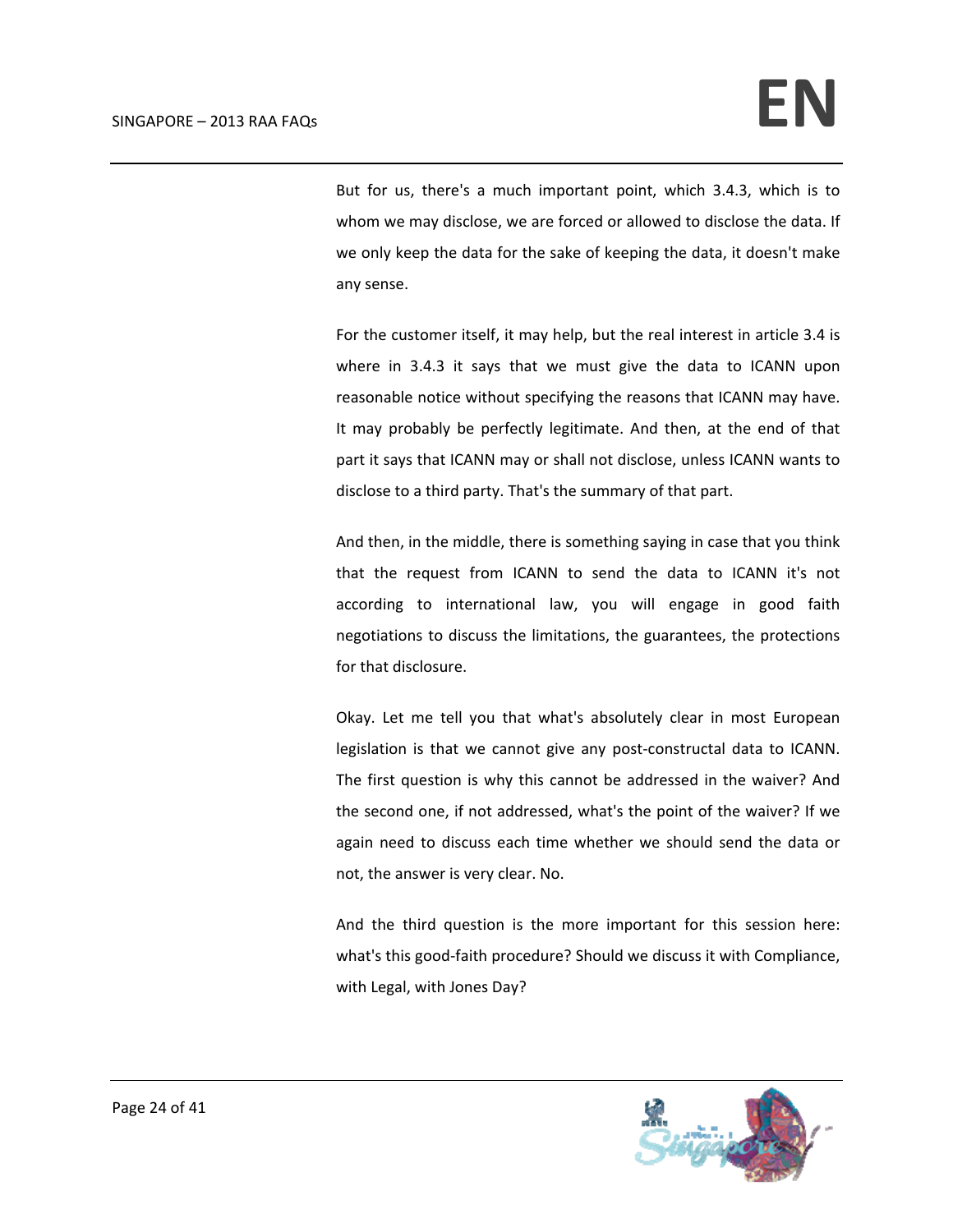How we will discuss each and every time for this useless waiver we cannot include this disclosure, whether this is within the legislation or not, legislation that probably people at the table and most people in ICANN staff will not know because you don't have that many lawyers trained in your law, for instance, or Spanish law or Swiss law or Argentinian law, etc.

How will this work? It won't, but how do you think it would work?

MIKE ZUPKE: By my count, that's like five questions, so I'll do my best to answer all of them, but by all means, if I miss something, I'm operating on about one hour of sleep. Feel free to keep me honest here.

> One of the things that you mentioned is that, as part of this process, we've asked our outside counsel to talk to registrars' counsel about these waiver requests. The way that this originally sort of was envisioned was that it wouldn't be quite as complicated as it is. We would do our bit of research on the matter, and we would have our registrar relations staff would go back to the registrar and say, "Okay, here's your waiver."

> What we learned through this is that, first of all, it's extremely complicated and, second of all, I think there's perhaps a perception among some registrars that we don't understand the complexity of it. We absolutely do understand the complexity of it and, in fact, it seems to have made the process more efficient by having outside counsel do this.

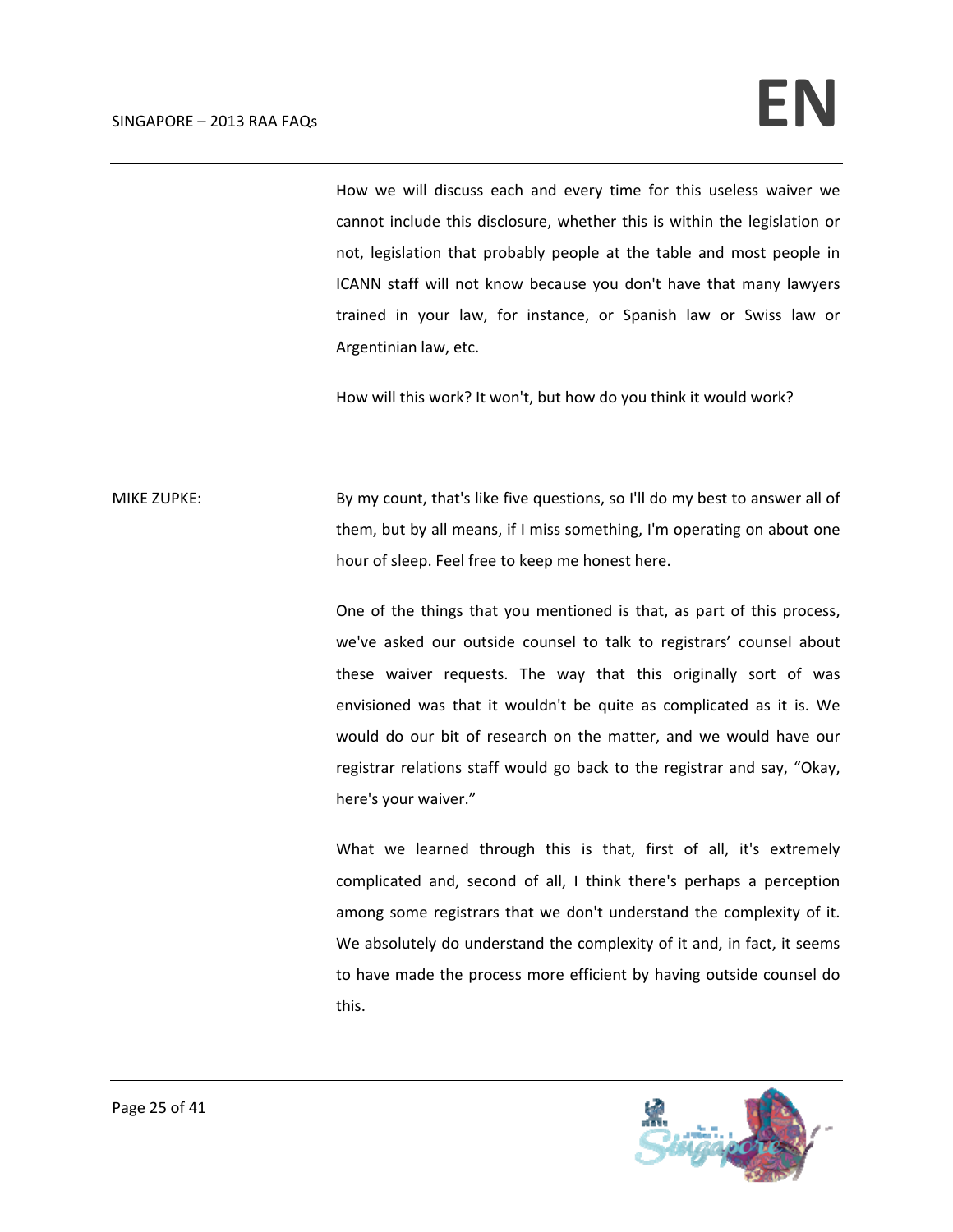Just so it's clear, although I think it's known our outside counsel is Jones Day for most of these, we've got, actually, European counsel who are quite well versed in these topics who are the ones engaging with the registrars' attorney. And so, from my perspective, it seems really helpful to have people who are talking the same language talking to each other. They're talking the privacy laws, and these things are quite complicated.

That was sort of the thinking. It's not an intent to try to chill the dialogue. In fact, it seems to be helping to make the dialogue smoother. But by all means, we're always happy to take feedback on those sorts of things.

There was another issue that you mentioned about the purpose for retaining data and the purpose for, potentially, ICANN disclosing data. So I'm not an expert on the paragraph 3.4.3 that you were referring to, but in the 2009 RAA, it was a considerably shorter provision. It basically said that registrars would make data available to ICANN upon request for inspection and copying, and that was in the previous agreement, too.

The newer version makes clear that this idea of making data available for inspection by ICANN might be impractical. You know, a registrar might say, "That's fine. Come to my office. It's on Antarctica," or someplace that's really impractical for us to reach.

What the agreement now says is that if the Compliance team makes a reasonable request, the registrar will provide the data. Then there's this carve out that says, "However, if you have reason to believe there's

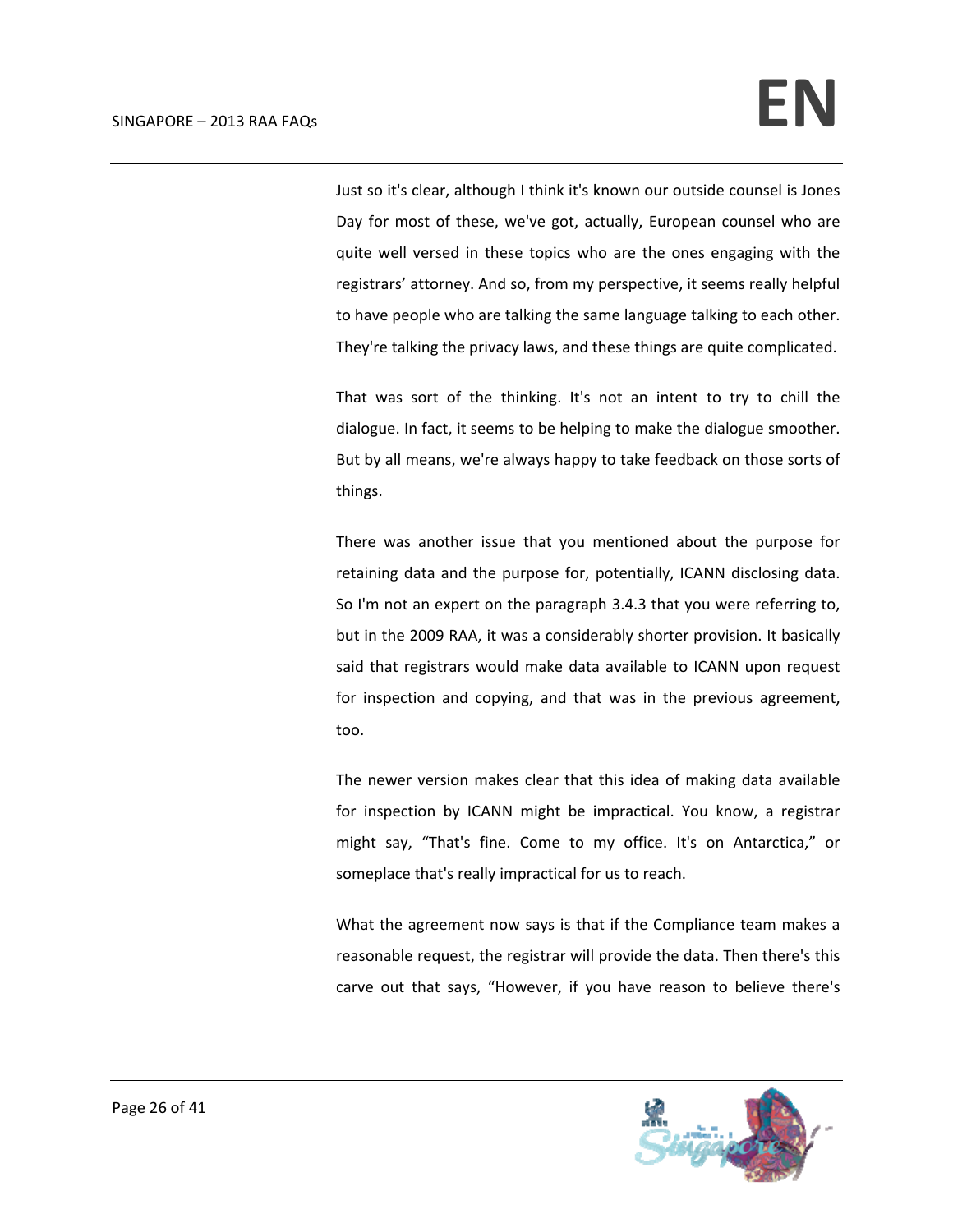some legal thing that prevents you from doing this, we're going to engage in that good faith discussion over it."

I think that the purpose of ICANN having access to data has never been to disclose it to third parties. It's always been about compliance, enforcement, and monitoring. I think there might be ways for us to address this just through either clarification or an affirmative statement by ICANN at the time of the request saying, "This is our intended purpose of it." So that might be something we can solve without having to go through an entirely new data waiver request process. That's that.

But about the purpose of the data that's being collected and retained by registrars, one thing I just thought I would point out is that, last week, ICANN posted a document for public comment that is intended to try to help clarify what we mean when we say the purpose of this data.

In fact, if you look at the correspondence from the Article 29 working party, they say it doesn't state in the contract why this data is being collected. We understand that. That's really what we're trying to address, not just for the working party but for the world, is we believe there are valid reasons for collecting this data, but it's not necessarily that ICANN staff should be the sole dictionary of purpose or sole definer of that purpose, or clarifier.

What we wanted to do was put that out for public comments that others who might have ideas of things that we didn't consider could also have input into that process. Hopefully, that's helpful, and it's not at all intended to make the process harder. It's intended to make it so that data privacy authorities as well as the attorneys who are considering

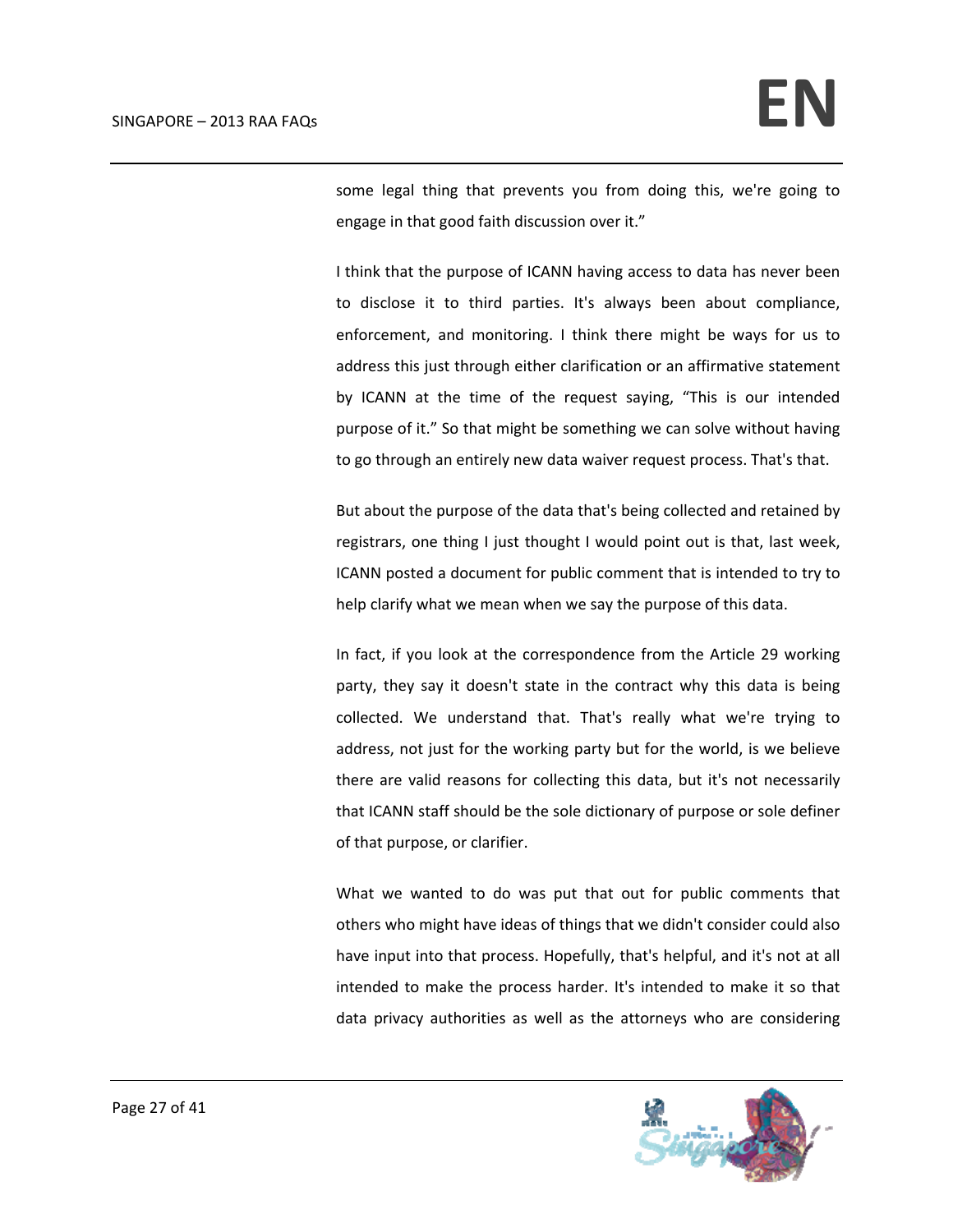these difficult issues have that data point that maybe that didn't have or that they felt they couldn't rely on because it wasn't stated someplace in writing.

Finally, and I think maybe this is sort of no longer really relevant, but I think that in the event that you have a request from ICANN for data, it would be to that person who has made the request if you have an issue about that request or you believe it conflicts with your legal ability to comply. It would be to that person that you would want to raise that issue. There's not a new waiver process that you would need to follow for that.

Please, tell me if I've answered all of your questions.

AMADEAU ABRIL: Yes, thanks. I'll give you an example. We have no issues with Jones Day in general or with the specific lawyer we had. Quite the contrary. Our lawyer, the one we had and we are still having, is a very reasonable person.

> For instance, she completely agrees with us that we cannot disclose the data to ICANN in any way, with any protection. We cannot allow ICANN to see the data in our offices because this is expressly forbidden by our legislation. Only law enforcement agencies. If ICANN gets a law enforcement badge or TLD or something, then we could discuss.

> Now, when we address this issue with her and she says, "Well, I will ask ICANN." And she comes back and saying, "ICANN doesn't allow me talk about that with you. This cannot be part of the discussion." This is why I

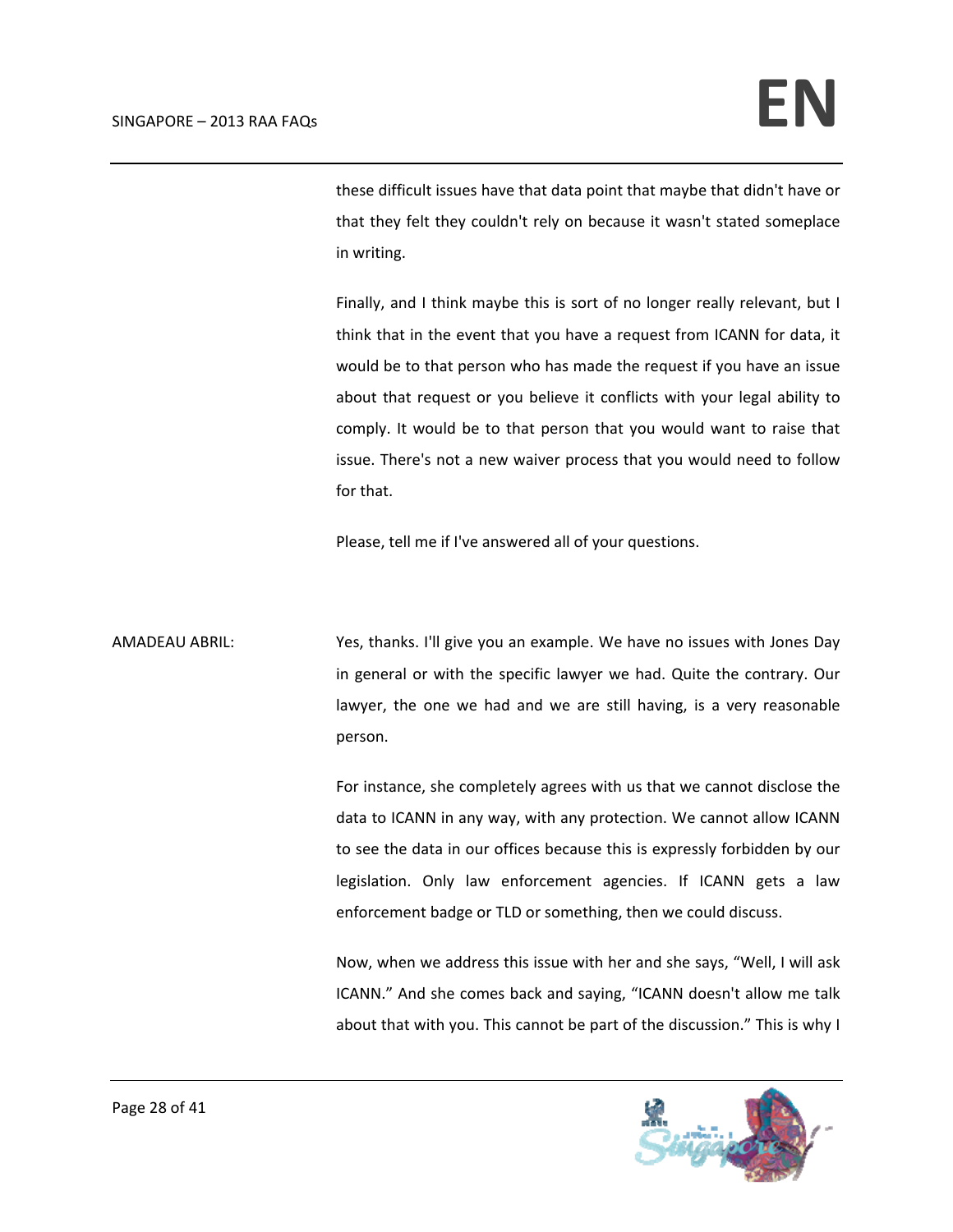am saying that it's not very helpful sometimes to have these intermediaries because you want to discuss with a real party whether we can discuss. If she has orders not to discuss a point, that's the end of the discussion.

And the reverse, well, I just want to tell ICANN Compliance, they can take a note that COREHub will never provide post-constructal data to ICANN. So if you want to start Compliance now, you may do it, but there is no way we can do it. And, if the [inaudible] doesn't work, we will send you the DPA the Digital Protection Agency to tell you why. Okay?

MIKE ZUPKE: Thanks, Amadeau, I think that's actually very helpful feedback. We'll take that back.

STEPHANIE PERRIN: Hi, I'm Stephanie Perrin, and I'm with the NCUC. My question is about how you manage the individual's personal data access rights under this particular regime.

> If I'm understanding this correctly, and my apologies, I'm not an expert on how you do compliance whatsoever, my expertise is in data protection law. So you, ICANN, and your Compliance department have to comply with my access request as an individual to information about how you decided to let law enforcement have access to my data. And so does the registrar, right?

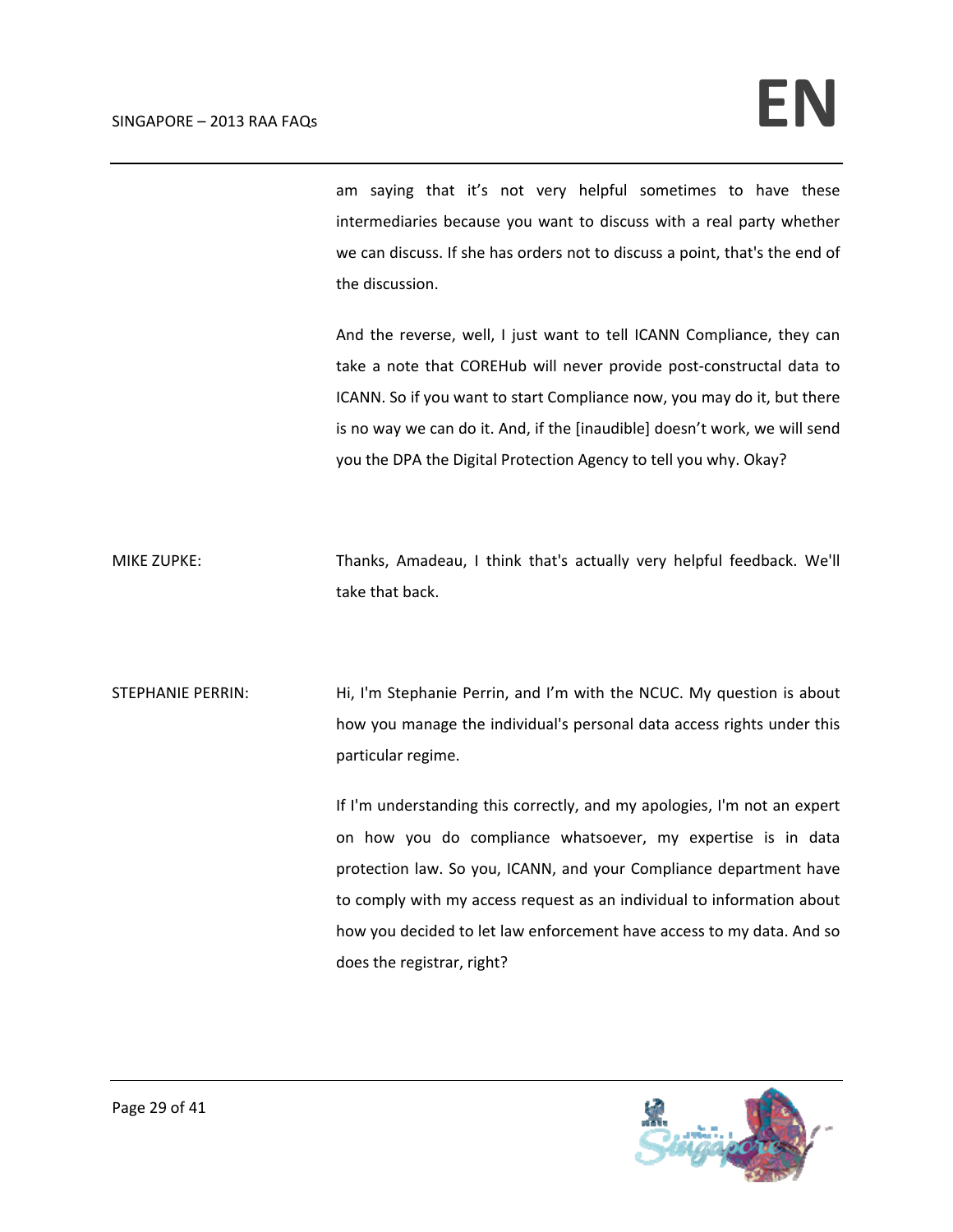Is there a common procedure for this? And who bears the costs of these subject data access rights?

MIKE ZUPKE: I say think that's a very valid question, but it's not one, I don't think any of us are prepared to give you an answer. I'm afraid it's a little bit beyond the scope of just the RAA, but we'd be happy to try and get an answer to you back on that.

STEPHANIE PERRIN: But you do that right now in the Compliance department, right? So it's not as if this is new.

MIKE ZUPKE: What I think is new is, at least to me, is this notion of an individual coming to ICANN and asking for information about their information. It's not that it's new, but that I have no knowledge of it. I think it's just kind of beyond the scope of what we here in the front can speak to, today.

OWEN SMIGELSKI: This is Owen. For the stuff that Compliance has, that is kept confidential. Nobody gets access to that information. That's not anything to be requested or anything like that. That is all internal to ICANN.

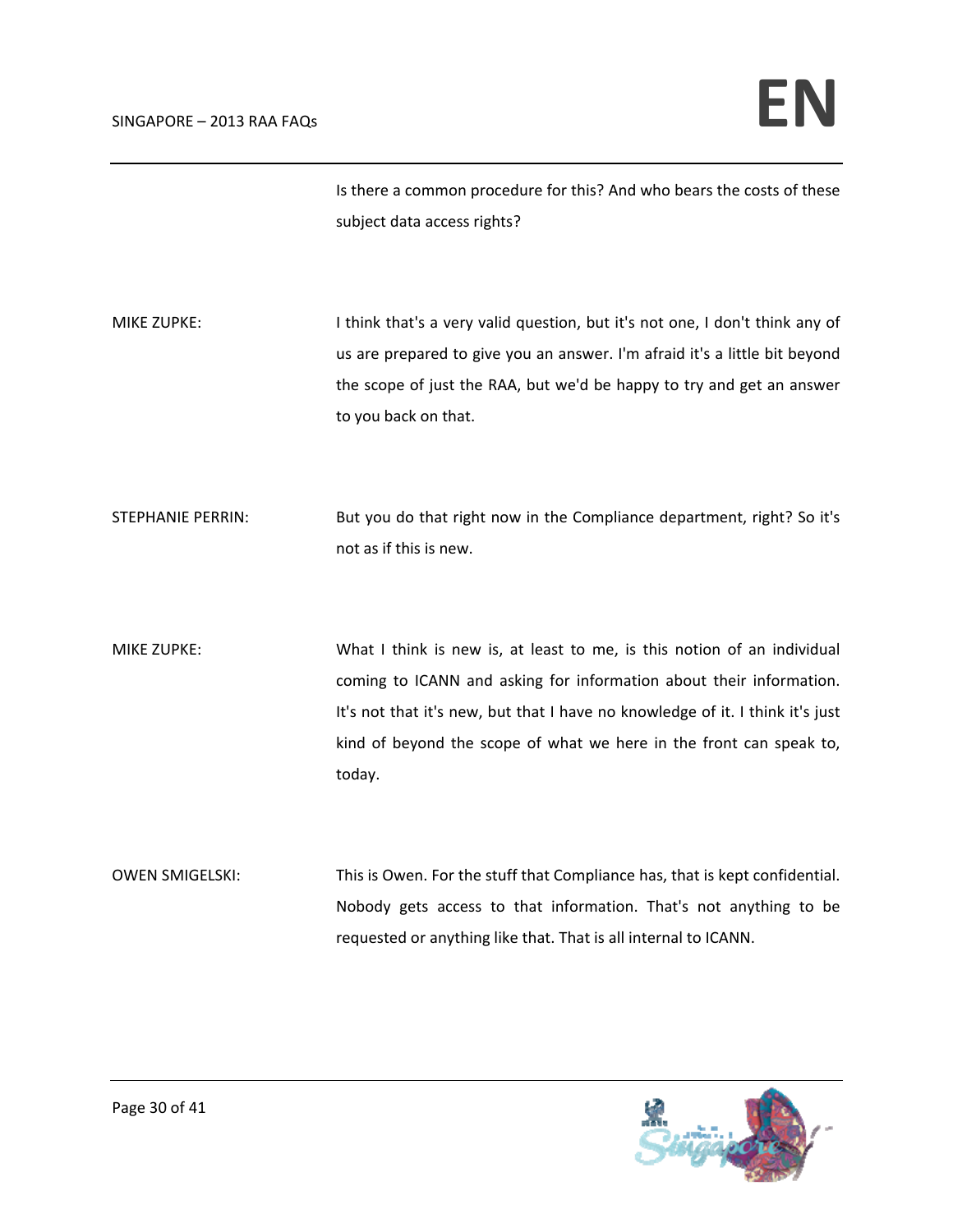| <b>STEPHANIE PERRIN:</b> | Okay, so that's okay as far as that goes, but it doesn't cover your data<br>subject access rights. Anyway, I'll pursue this offline. Thanks.                                                                                                                                                                                                                 |
|--------------------------|--------------------------------------------------------------------------------------------------------------------------------------------------------------------------------------------------------------------------------------------------------------------------------------------------------------------------------------------------------------|
| <b>CAITLIN TUBERGEN:</b> | We have two questions from remote participant Marcus Schäfer from<br>Hostserver. The first one is: is there a timeframe for re-validation of e-<br>mail addresses, such as after one or two or more years?                                                                                                                                                   |
| <b>OWEN SMIGELSKI:</b>   | This is Owen, for the record. That would have to be there would be no<br>timeframe in there in that contract, unless the registrar has information<br>to suggest that it is inaccurate.                                                                                                                                                                      |
| <b>CAITLIN TUBERGEN:</b> | And Marcus' second question is: as a registrar under the 2013 RAA, am I<br>allowed to do the e-mail verification before updating the Whois data to<br>prevent the domain names from being suspended if e-mail verification<br>failed or do no Whois update if the verification fails?                                                                        |
| <b>OWEN SMIGELSKI:</b>   | Again, this is Owen. For that, we see those types things going on<br>concurrently, not doing one and then waiting for that response, coming<br>back and then doing the next. That's something where you would send<br>the e-mail and then do any other validation or Whois updating and then<br>doing the verification and the validation required for that. |

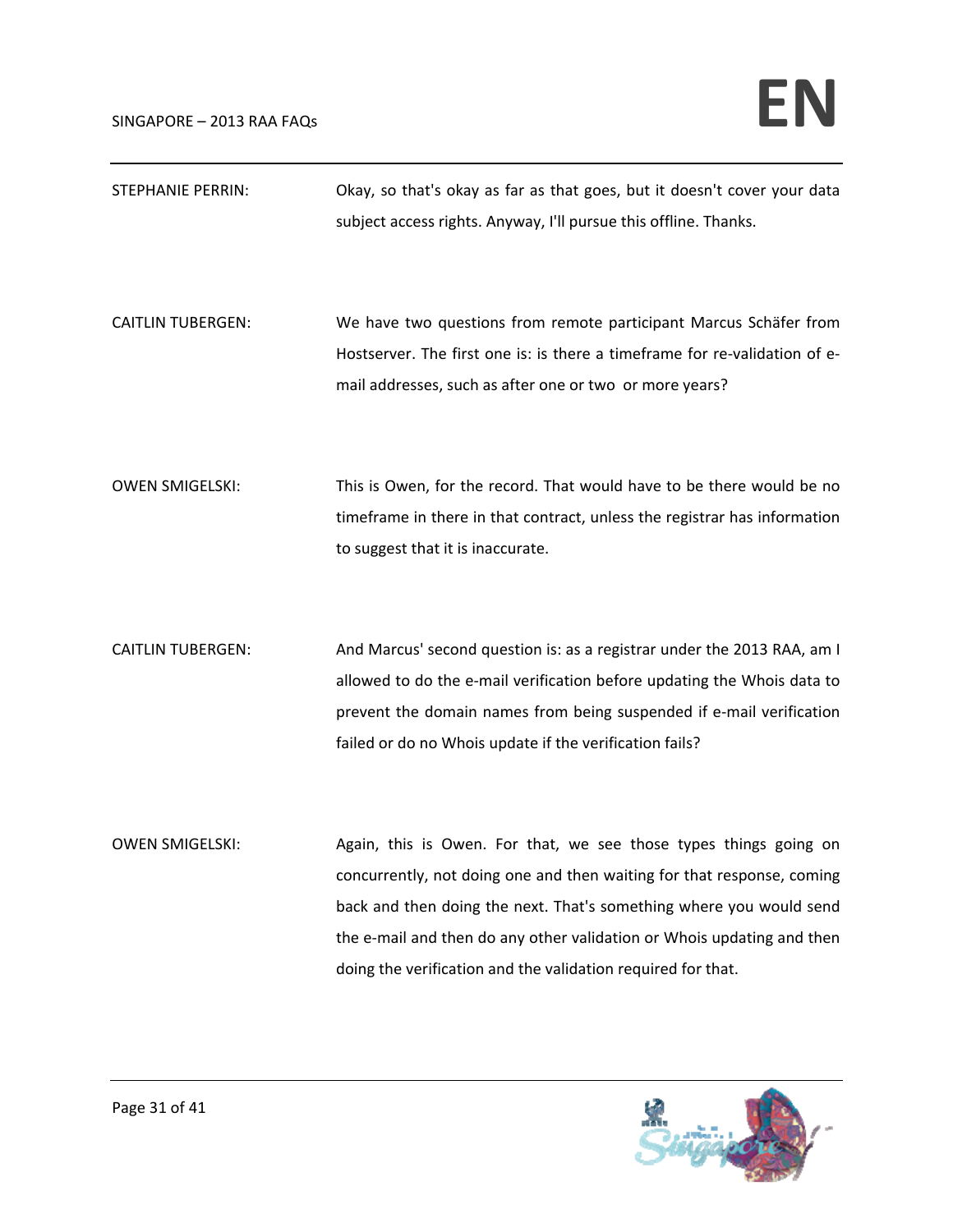## $SINGAPORE - 2013 RA F AQS$

- CAITLIN TUBERGEN: We now have another remote participation question from Gavin. Can ICANN expand on the accepted methods for data validation? Is it clear that physical address format is outlined, which is fine. However, does ICANN require or expect validation of address accuracy with third‐party data validation provider?
- OWEN SMIGELSKI: This is Owen. The Whois accuracy program specification lays out the requirements for that, whether that's the telephone number has to conform to ITU‐T standards. I don't recall exactly what all of them are, but they're listed there in that. I believe Caitlin put that slide up.

That's what it needs to go through. There's many different ways that registrars can ultimately achieve that type of validation, whether it's something they do manually, credit card validation. Software can do that. There's lot of solutions for doing that. And that's until there's the cross‐field validation, which would further enhance that.

KATHY KLEIMAN: First, thank you. Thank you for the detailed answer. Thank you for your time. This is difficult material and new ground for us, for all of us, for the community and for you, Which is why I want to ask the question.

> There's a lot of time and effort going in, of yours, of the registrars, the registrants. Are there metrics being kept? And, if so, when might we see them? Are there metrics being kept about whether all this time and effort is achieving the purpose for which these rules were adopted?

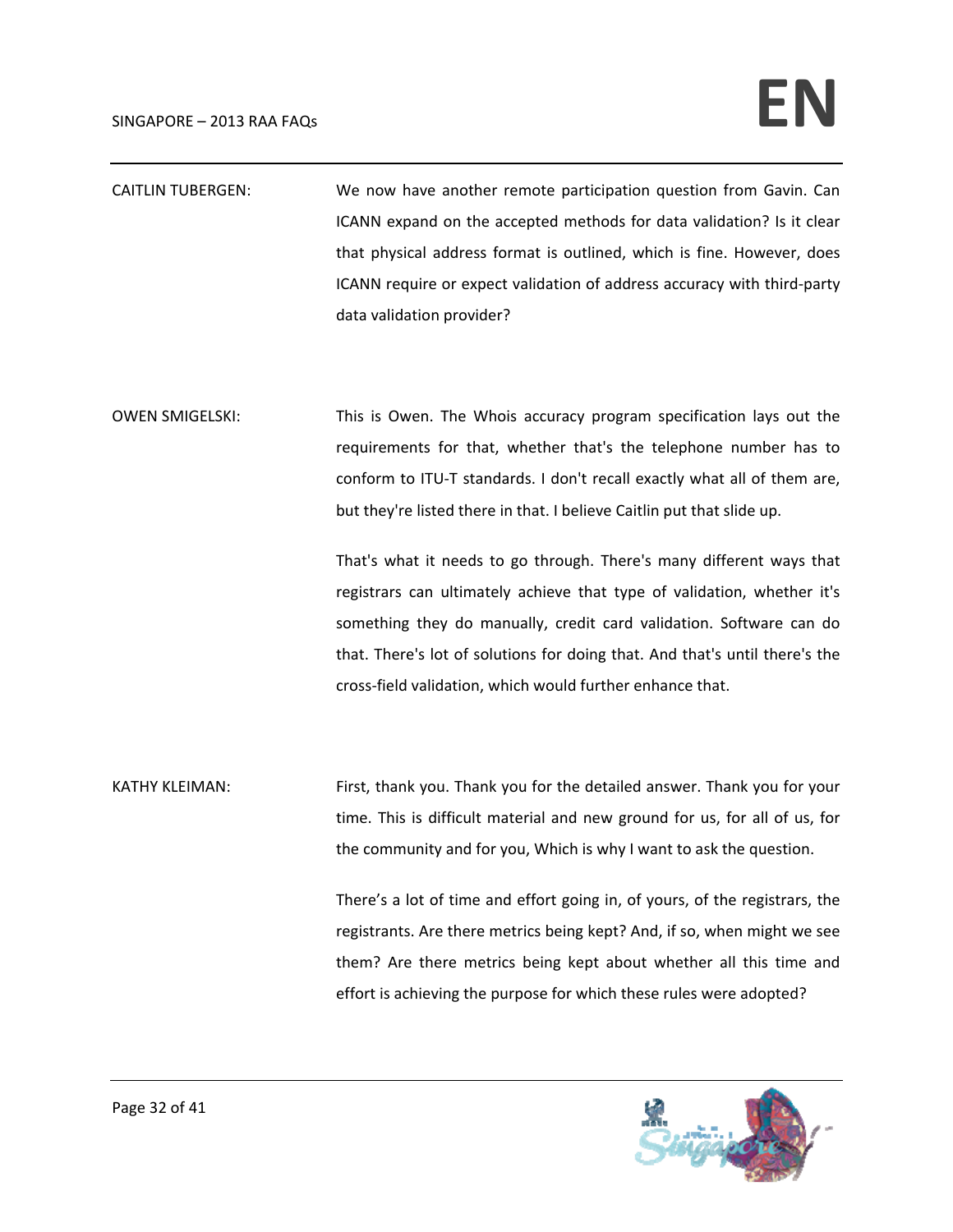OWEN SMIGELSKI: From a Compliance perspective, we are keeping a number of metrics on all of those things that are coming in, the new 2013 RAA complaints. We have different resolve codes for why we would close a complaint, and we are keeping track of that.

> For some of the more, say, high‐profile complaints, heightened interest in the community such as abuse or privacy proxy, we have additional resolve codes that we might do as opposed to, say, some complaint types might have a less number so we could gather that data.

> I do know there is a Whois Accuracy study that's going on, which will look for a scope of not just sampling some domains. It's going to be specifically targeted to do geographical differences; registrar differences; big, small; 2013 RAA versus 2009 RAA.

> That's not anything that Compliance is tracking, and it would be difficult for us to do just as a global basis, but that is something that's anticipated in that study and they should be able to draw some conclusions about whether Whois data is more accurate under the 2009 RAA versus the 2013 RAA.

KATHY KLEIMAN: But if I might follow up, verification and validation that the accuracy is for a purpose, not in and of itself, but for a purpose involving law enforcement and others? Are those kind of metrics being kept that with that this new accuracy is serving, again, the underlying purposes for which these rules were adopted?

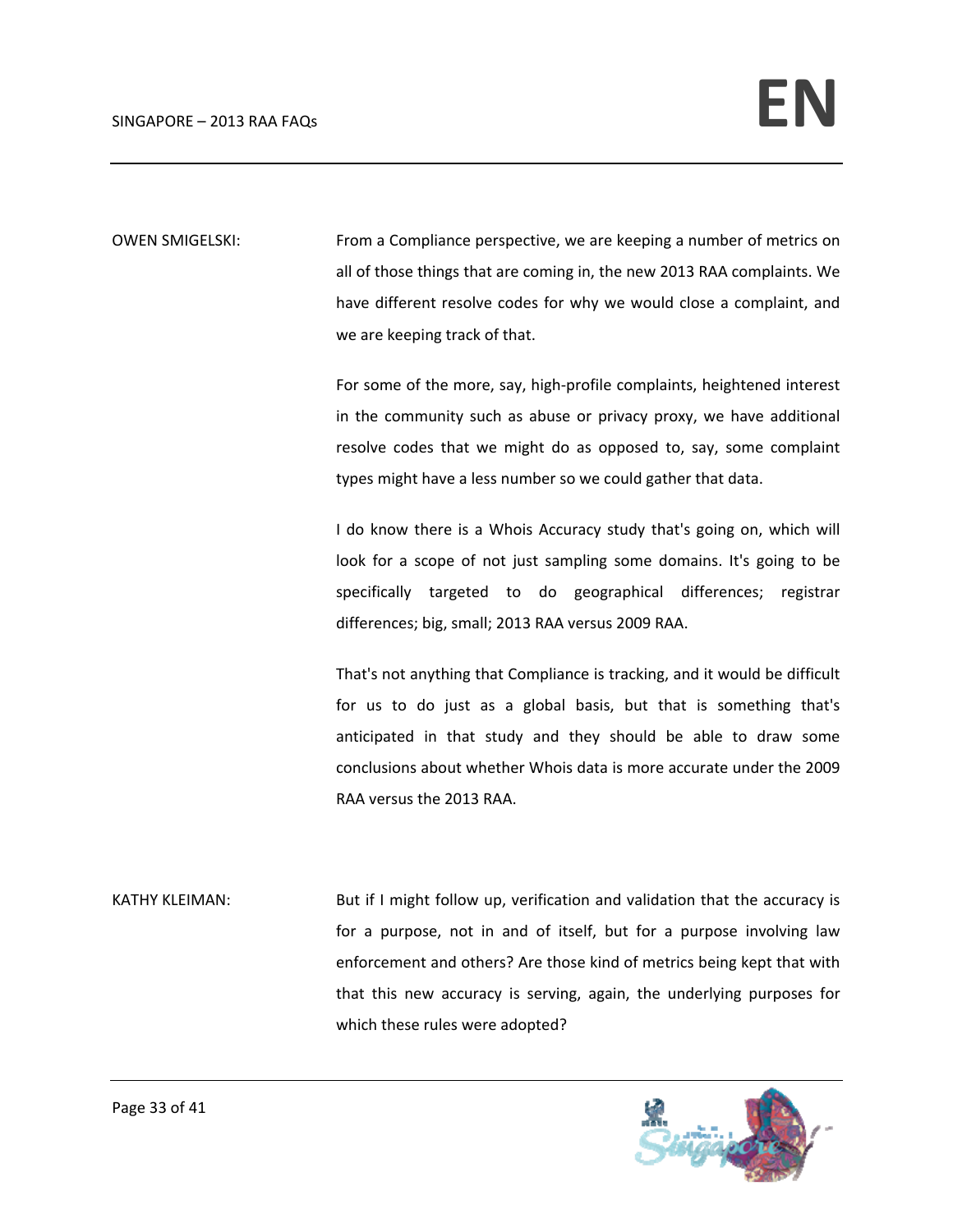OWEN SMIGELSKI: That's outside of the Compliance scope. We process complaints. That's a policy thing that would have to be handled outside of at least Compliance. I don't know if that's something that…

MIKE ZUPKE: This is Mike Zupke again. I was just going to point out that this question was also asked by registrars when they met with the Board on Tuesday. And at risk of misstating what the answer was to them, they raised this question directly with Fadi, and he did mention that work is underway with the law enforcement community, in particular, to try to do some tracking and reporting of that sort of thing.

> I don't know that we have more specific information than that, but I think that it's clearly a matter that's been raised by others, and it's something that's important. So it is something that we, ICANN, and the big ICANN, everybody in this community, is probably going to be looking toward.

KATHY KLEIMAN: I wasn't in that meeting, so thank you.

CAITLIN TUBERGEN: We have an additional question on the chat from Marcus Schäfer. Is ICANN in compliance with the Safe Harbor program for data transferred to ICANN?

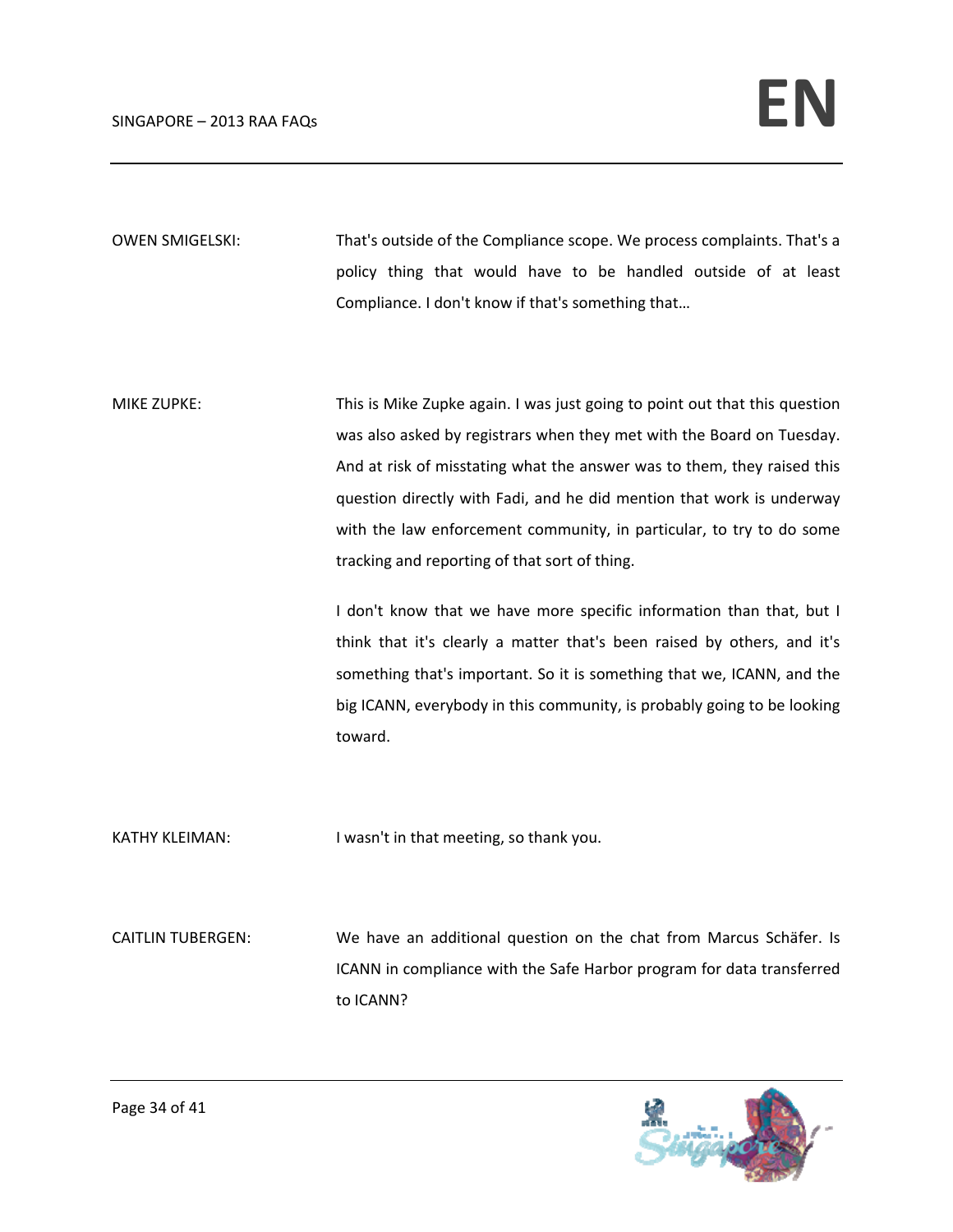MIKE ZUPKE: The Safe Harbor provision, as I understand it, is a set of requirements that have been put in place between governments so that if you're a U.S. organization, by complying with these requirements, European organizations, in particular, are able to transfer data to you.

> I think there are fairly specific requirements, so I don't know that that's something that we've actually gone into detail to address, but I think that's why that provision in the RAA allows the registrar to raise that question of compliance with their applicable law for data exchange.

STEPHANIE PERRIN: Graham's letting me come to the mic before him. The Safe Harbor agreement doesn't apply to non‐profits, so ICANN can't use it.

MIKE ZUPKE: So, then that would be a no. Thank you.

GRAEME BUNTON: Graeme Bunton from Tucows. We were talking about this in the registrar session the other day, but I'm hoping Compliance can give us a bit more context into how they're interpreting some of the specifications within the RAA around if we get a Whois compliant that that has to kick‐off an e‐mail verification process. Especially considering, A, our investigation may reveal there are no inaccuracies or, B, that the Whois complaint is originally about postal code. Why would that kick off the verification process?

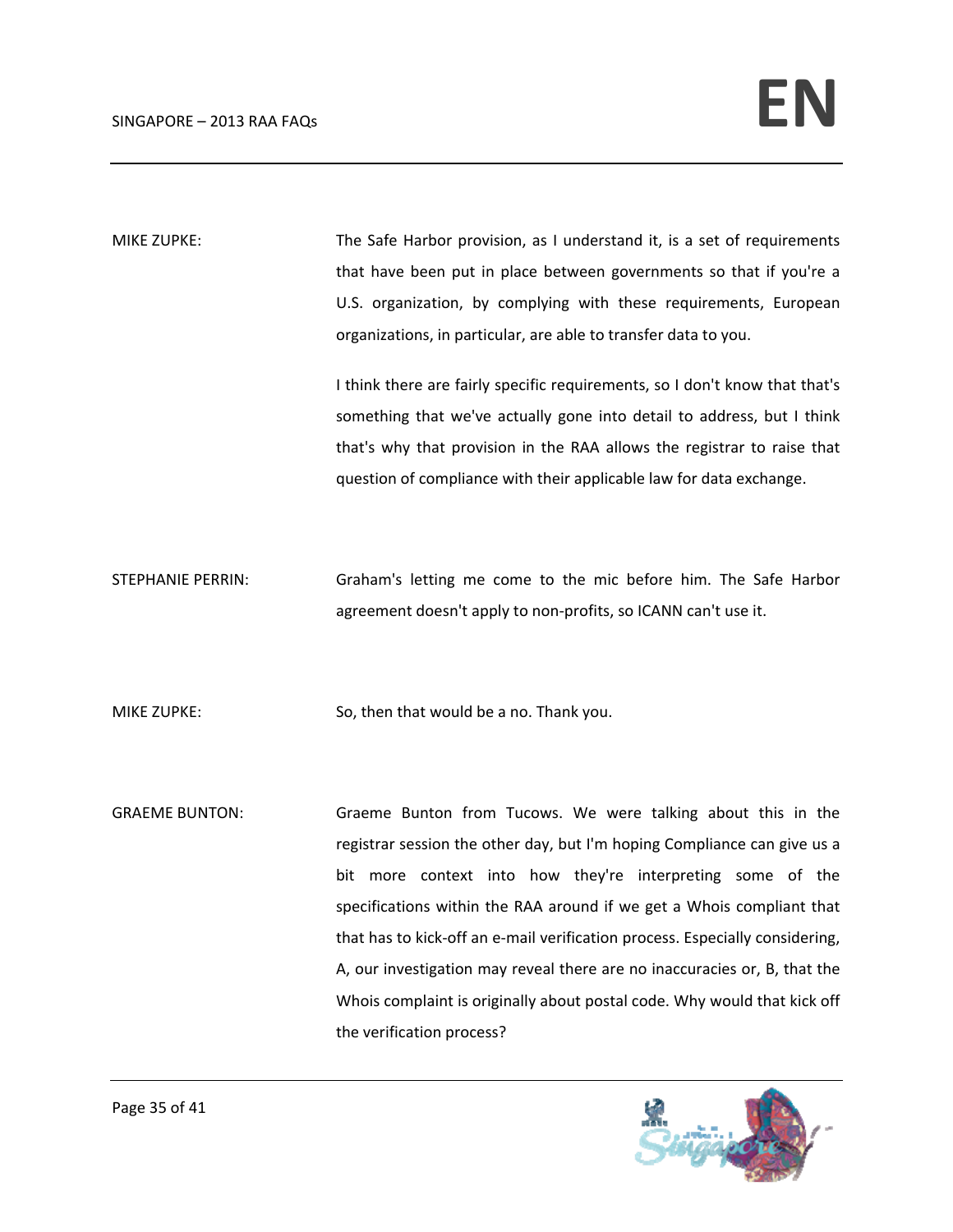OWEN SMIGELSKI: Let me just bring this up here. I'm just looking up, bringing up the RA here so I can quote it. I'm not speaking out of kind here. Whois Accuracy program specification 4 reads, "If a registrar has any information suggesting that the contact information specified in section 1(a) through  $1(f)$  is incorrect" – and that is all of the contact information that appears in the Whois output – "then the registrar must verify or re-verify the email address."

> It's not limiting to, I know during the discussion with the registrars, they said the intent was it would only apply to the e-mail address, but that's not how I read the contract, and I don't see where it just limits it to the e-mail address. It does specify all of the contact information in the Whois.

> I do know that there is some other discussion on this and ICANN is taking this back to consider this further, but Compliance stays out of policy. We just look at what the contract is. It's not that exciting. We don't get engaged in those kinds of discussions. We just go by what is written in the contract and not what parties thought was or was not going to be included in there.

> And that's a pretty clear read of that. If there's that unintended result, then we certainly will take it under advisement. I've checked with Legal, and there will be some things that we'll take back and consider after this meeting.

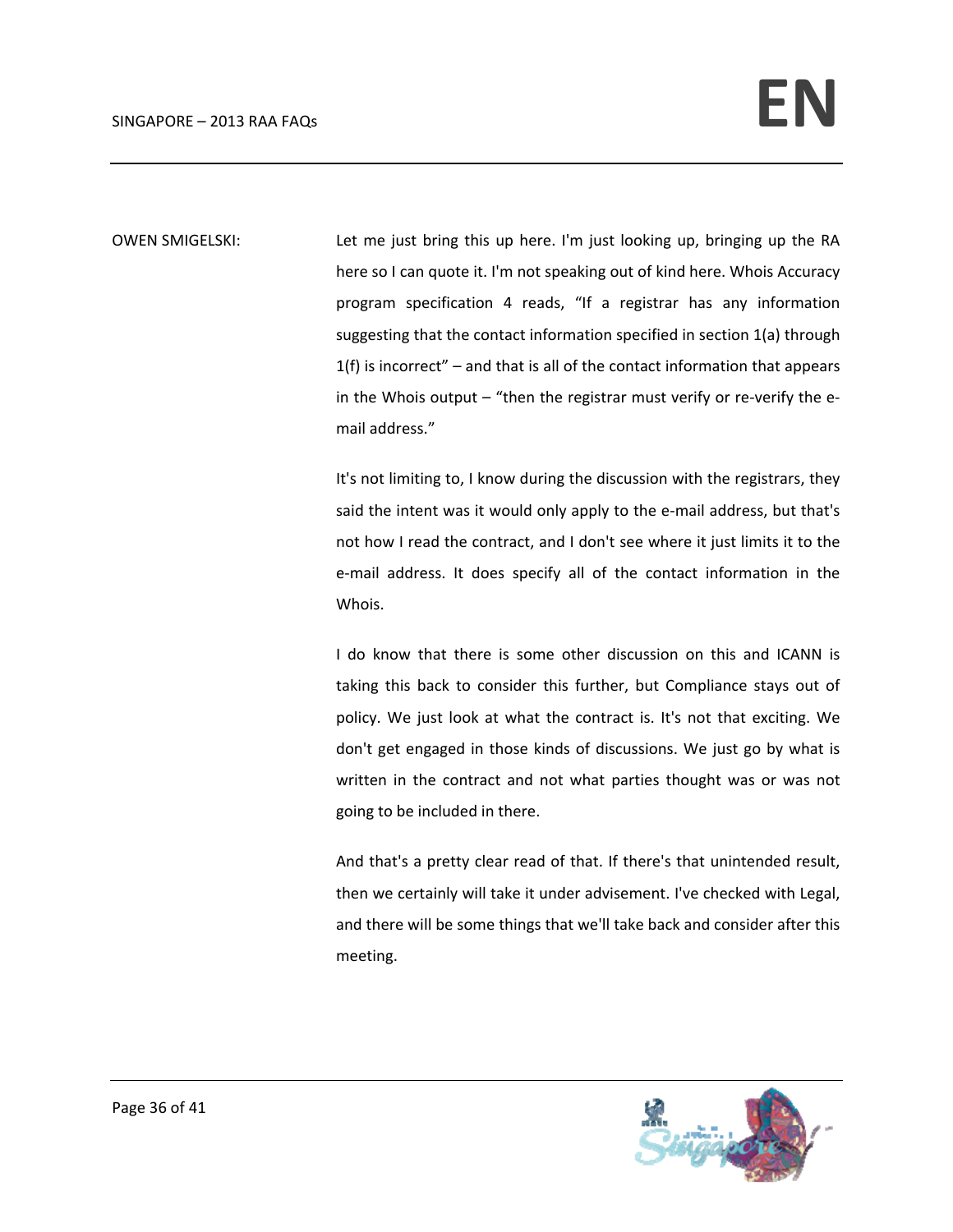## GRAEME BUNTON: Great. I look forward to the output of those conversations. Thanks.

STEPHANIE PERRIN: Again, I apologize. This is a naïve question, but even after a year of working on the Expert Working Group on the Whois new model, I can't get my head around how this process goes through – this process being the negotiation of the RAA agreement – without consulting end users, registrants, the grand public, as they say, in a more full‐some manner.

> Can you explain to me how, when the agreement was finally agreed, you consulted with the end users? Because basically what you're doing is signing away their third-party rights, through a contract with the registrar and ICANN. And if the registrar chooses to invoke the data protection agreement, and that will vary depending on how they do it, there could be plenty of instances where the registrars are, in fact, violating the data protection law, just nobody's noticed and they haven't applied for the exemption.

> So I'm really confused and, after years in government, I know that government would at least have to do a regulatory impact assessment and consult on this to see what the impact on the stakeholders, the end users, is. I don't mean this as criticism. I'm just really mystified.

MIKE ZUPKE: This is Mike, again. I would be happy to sort of talk a little bit to the process by which we arrived at this agreement. I think that might help to answer some of the question.

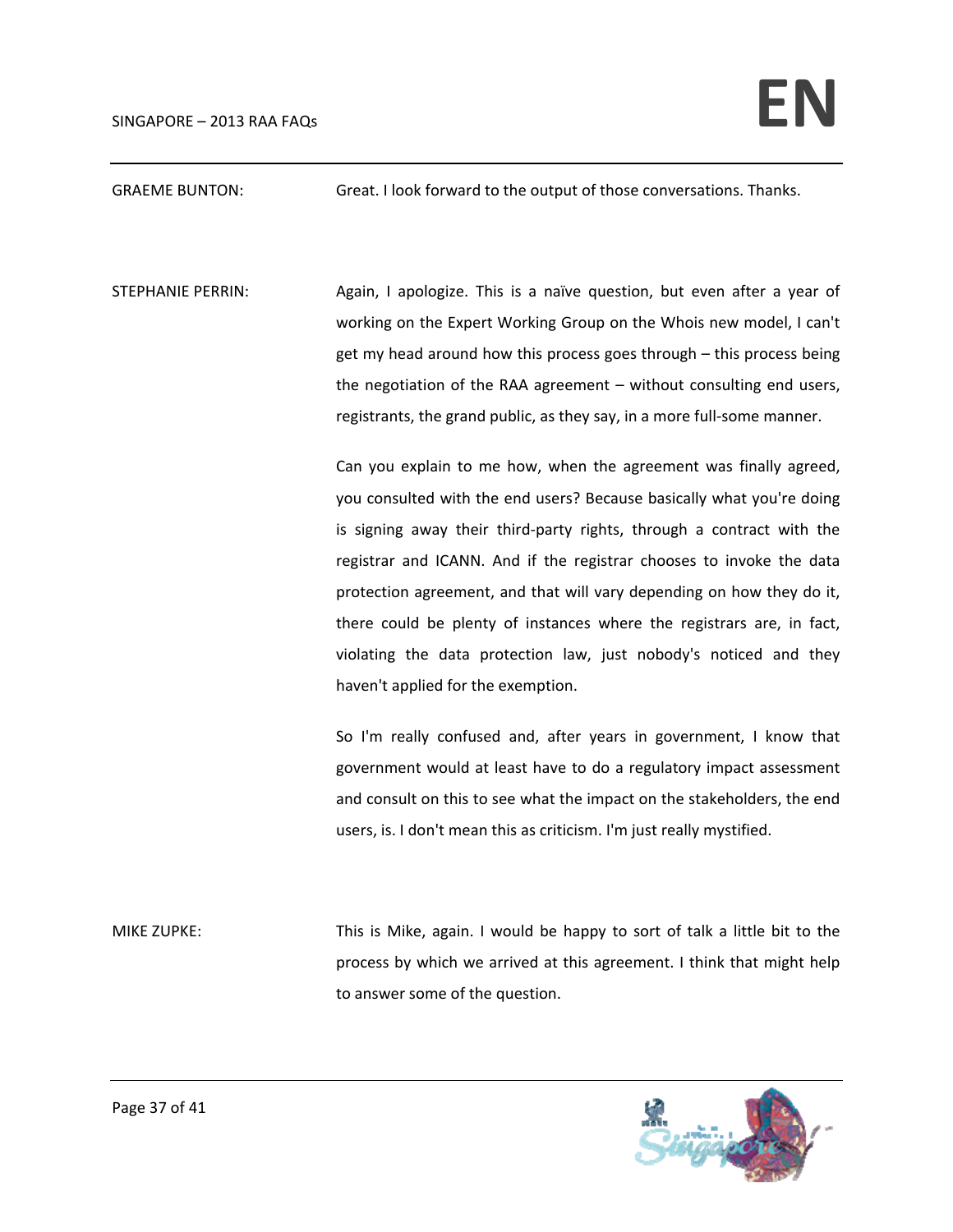When I started ICANN back in 2005, we had the 2001 RAA. That was in place until 2009, so that one survived a very long time. But I think that, all throughout, there was recognition among people in the community and on staff that there were changes that were needed, largely for the protections of registrants.

There were a number of issues, such as this concept of there being back‐door accreditations where a registrar who couldn't get accredited by ICANN could go and buy another registrar and suddenly was accredited.

There were a number of issues that were raised in that round where we got to the 2009 RAA that were viewed as basically wins for consumers, and these were all improvements for registrar protections.

As part of that process, the GNSO provided a good amount of input, and a lot of their suggestions didn't make it into a negotiated agreement. So we kicked off, after that round closed, another process by which the GNSO was able to come up with recommendations for the next iteration of the agreement. So a number of those recommendations made it into the 2013 RAA.

But also, very frankly, a good number of the recommendations came from a statement by the law enforcement community saying we have these 12 recommendations that we think should be included in the agreement. Their statement was very widely received within the ICANN world. So the end-user community, I can understand what you're saying, is not necessarily quite as plugged in, despite the fact that there are different avenues within ICANN that do represent end users.

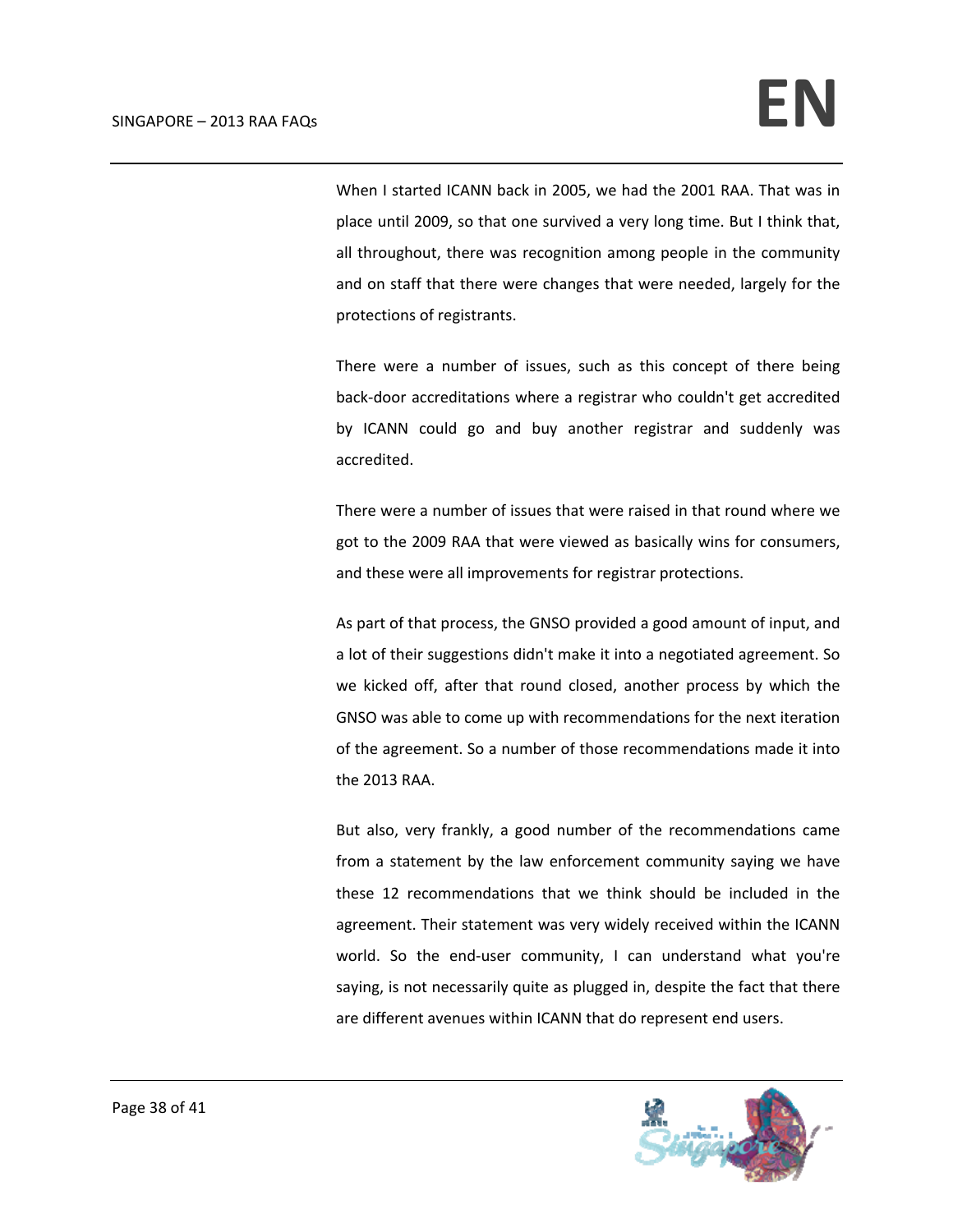In any event, much of this was community generated whether it was through law enforcement paper or whether it was through discussions with the GAC or whether it was through this GNSO process. That's where the bases for these amendments came from. And then, throughout the negotiation, there were various points at which the negotiated provisions were put up for public comment. So there were public comment opportunities throughout.

I think the bigger concern that you're raising is that it's a very complicated thing, and the average end user is probably completely unaware of it. I'm not quite sure how that gets solved.

STEPHANIE PERRIN: Before I give this over to Elliott, I just want to say that I think that the risk here is extremely high. I could probably in 24 hours get a massive Twitter campaign to complain, and you'd be dying in privacy complaints, and so would all the registrars.

> And that's something they really don't want to have to deal with, I think. Because, as someone who has been at the pointy end of that, when you start getting thousands and thousands of privacy complaints, you don't get to just toss them and ignore it as SPAM.

ELLIOT NOSS: Stephanie, I think that might be, actually, a great thing to do. I'd love to have that inundation and flow it down to these guys because, Mike, that was...

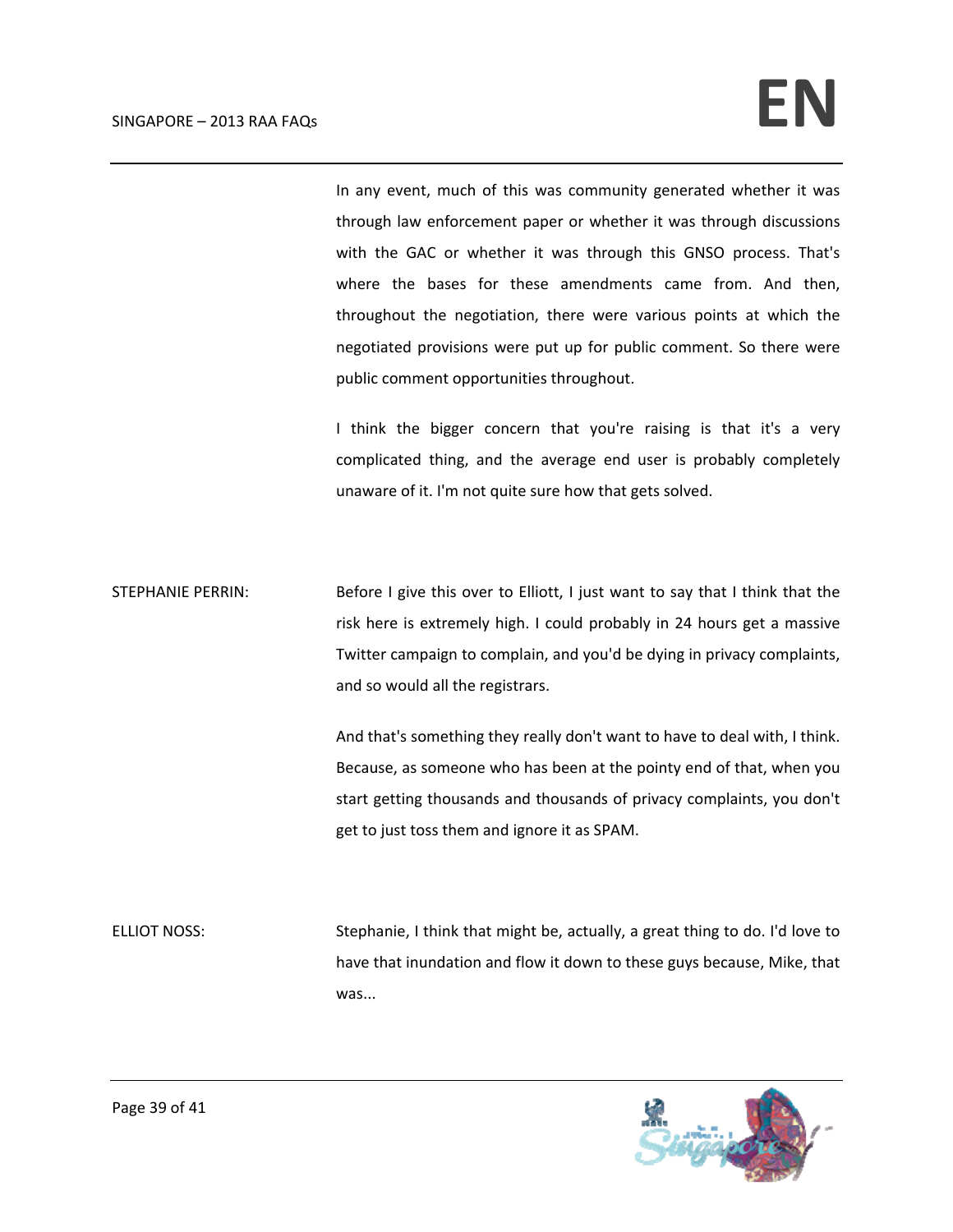STEPHANIE PERRIN: Elliott, I'm trying to get along, here.

ELLIOT NOSS: No, well, I've got to say that was historical revisionism of the worst kind. To describe either 2009 or 2013 RAA revisions as anything but driven by IP and law enforcement, but instead to try and characterize them as registrant and consumer protection is a crock, from my perspective.

> I think that, having been through both of those negotiations, both of those comment periods, in very painful detail, there was no question who was driving the other side of this agenda.

> I think that the proper characterization can only be – and I'm happy to do this on a point‐by‐point basis, both looking at clause changes and outcomes and behaviors in what was being enforced and what wasn't – that in fact, it was the registrars who were on almost every provision lined up with civil society, lined up with privacy experts like Stephanie in favor of registrants' rights.

> And you had IP and law enforcement in favor of more restrictive controlling provisions, almost without exceptions. I think that was just a PR gross mischaracterization, frankly, surprising from you.

MIKE ZUPKE: And on that, Elliot, you get the last word because we are about out of time, but thank you for that. And thank you all for attending. I just want